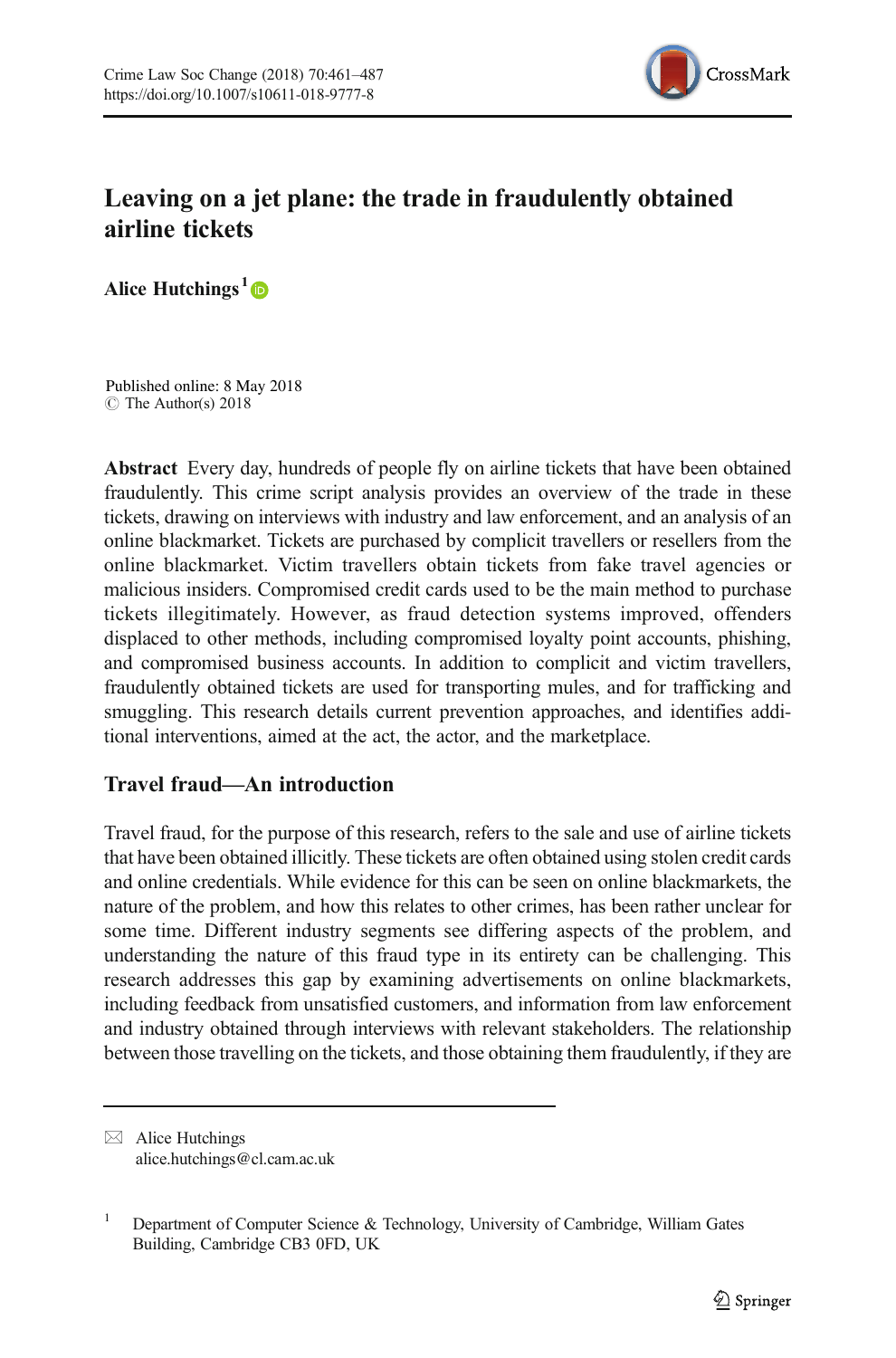not the same people, is examined. Using crime script analysis, the research provides an understanding of how this crime works and what countermeasures can be implemented in order to make it far more difficult and less lucrative for the criminals.

Online blackmarkets are used to trade in goods, including drugs and drug paraphernalia, credit card details, electronics, weapons, and services, including those that enable fraudulent activities [[1](#page-24-0)–[6\]](#page-24-0). Some blackmarkets are hosted as hidden services on anonymous networks such as  $Tor<sup>1</sup>$  Visitors to these sites may find vendors operating as travel agents, organising plane tickets, hotel accommodation, and car rentals, advertised at around 20–75% of market price. The belief that the vendors were involved in some level of criminal activity when it came to making these arrangements spurred this line of enquiry. It was hypothesised the methods to obtain tickets included using stolen payment information, or having insiders within the travel industry (e.g. travel agents, airline staff) make the bookings.

Credit card data can be compromised in a variety of ways, including data breaches, skimmers, malware, phishing, or through employees working in the financial, retail or service industries [[6,](#page-24-0) [9,](#page-25-0) [10\]](#page-25-0). To be of worth, stolen credit cards must be monetised by those that hold them. Airline tickets, at first sight, appear to be an excellent way of doing this as they are of high value, and are delivered electronically. Another possibility is the vendors are 'rippers',<sup>2</sup> with unwitting purchasers sending their money, and perhaps their passport and other identification details, and receiving nothing in return.

Some policing currently takes place in relation to travel fraud. Most notably, Europol runs 'Global Airline Action Days' on a regular basis, to identify and detain those travelling on tickets purchased using stolen credit card details. These operations, which are run in cooperation with the airline, travel, and payment card industries, have resulted in 2090 suspicious transactions being identified, and 1078 people being detained since 2013 [\[12](#page-25-0)–[19\]](#page-25-0). Europol allege those arrested have been travelling in order to commit other offences, including 'trafficking of human beings, illegal immigration, smuggling of goods, drug trafficking, fraud, cybercrime and terrorism' [[15\]](#page-25-0). While it is unknown where the tickets were traded, the increasing role of 'fake online travel agencies' has been identified [\[16\]](#page-25-0). In 2015, Europol estimated the loss to the airline industry as a result of fraudulent ticket purchases to be  $\epsilon$ 1Bn [\[15\]](#page-25-0), although the various methodological issues when it comes to estimating the extent and impact of online fraud is noted [[10\]](#page-25-0). Difficulties with detecting and reporting travel fraud contributes to the 'dark figure' of crime, making quantification particularly difficult [\[20\]](#page-25-0).

There is evidence of other methods being used to obtain tickets, in addition to compromised card details. In the US in June 2017, a man was sentenced to over four years in federal prison after pleading guilty to wire fraud. He used phishing techniques to obtain credentials for Global Distribution System (GDS) companies, which provide booking services to travel agents. These credentials were used to issue fraudulent airline tickets valued at over US\$2 m, which were sold or used personally by him and his

<sup>&</sup>lt;sup>1</sup> Anonymity networks are networks of encrypted connections, with random pathways through relays, designed so observers cannot tell where data are coming from or where they are going. The onion router, or Tor, is one such anonymity network [[7](#page-25-0)]. Tor includes 'hidden services', which do not reveal the physical location where a website is hosted. Another anonymity network is I2P, with hidden service equivalents called 'eepsites' [[8\]](#page-25-0).  $2 \cdot$  'Rippers' are dishonest traders who cheat buyers in online blackmarkets [[11](#page-25-0)].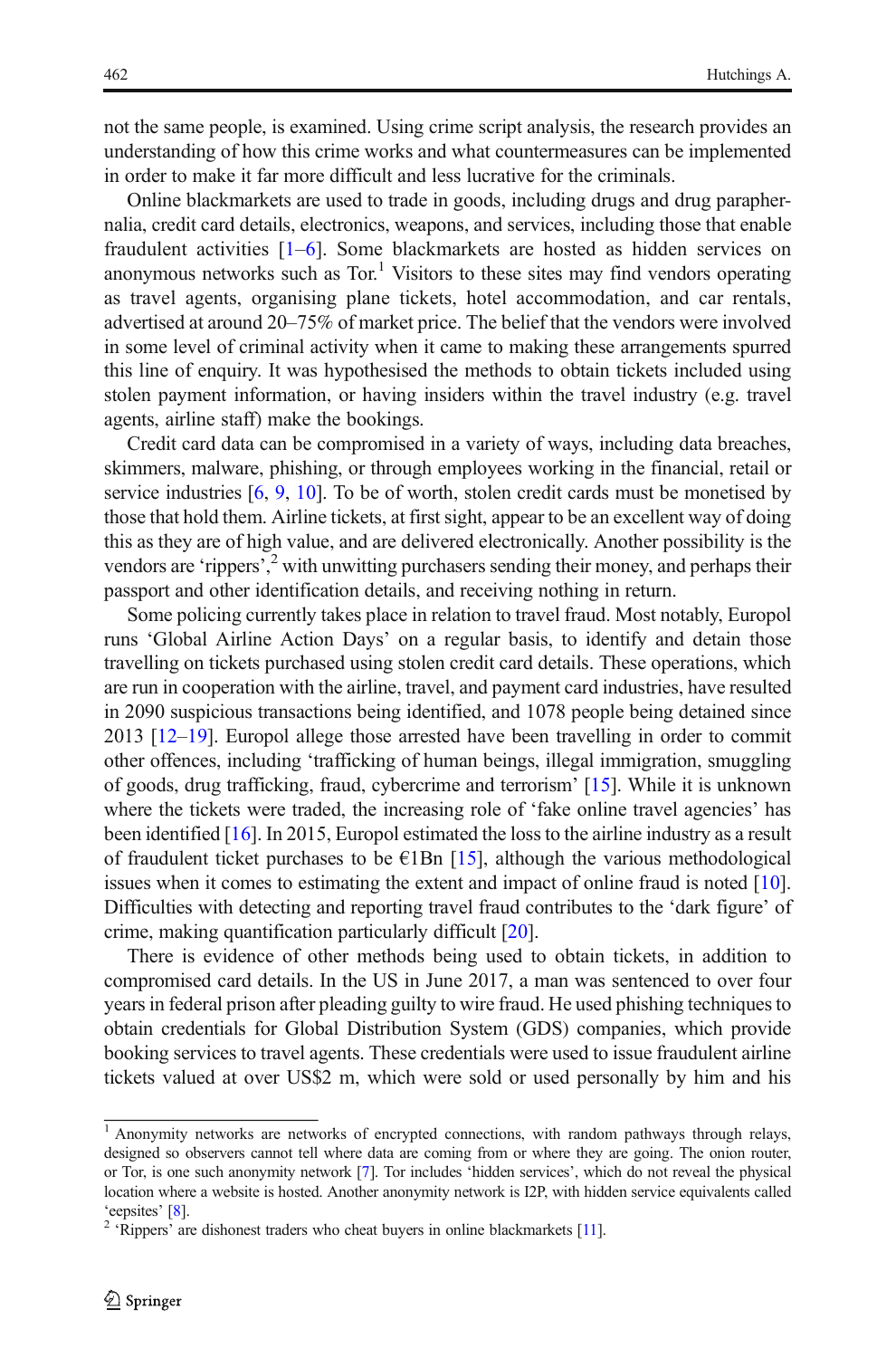accomplices. The tickets were mainly sold in West Africa, and he had been extradited to the US from France, after travelling there from Morocco using a fraudulent passport [\[21\]](#page-25-0). There are other indicators of the close link between travel fraud and other types of crime. For example, two people prosecuted in the UK for phishing were purchasing air tickets to allow foreign national offenders to commit crime on London's transport network [[22](#page-25-0)].

Travel fraud often crosses borders, which makes it particularly difficult to detect and police. For international flights, this involves physically travelling from one jurisdiction to another. However, it can also involve airlines, travel agencies, financial institutions, and individual account holders in multiple countries [\[23\]](#page-25-0). This can create difficulties for law enforcement when it comes to navigating the differing criminal justice systems in which the offenders operate [\[20,](#page-25-0) [24](#page-25-0)]. These global aspects create opportunities for offenders, who can target victims' credit card details in one country and use them to book flights with an airline in another country, while travelling to and from completely different jurisdictions.

As noted by Payne [[25](#page-25-0)], interdisciplinary efforts can expand and enhance criminological research, particularly relating to cybercrime. In computer science, the travel industry has been of interest to computer security researchers for some time. For example, over 10 years ago it was demonstrated that some frequent flyer accounts were accessible if you knew the account number, which at the time was printed on boarding passes [\[26\]](#page-25-0). As technology has advanced, so have the vulnerabilities. In 2016, a security researcher spoke at the Defcon conference about his experiences generating fake QR codes to gain access to airport lounges [[27\]](#page-25-0).

Nohl [[28\]](#page-25-0) found flight bookings could be accessed using brute force attacks, whereby common surnames and potential passenger name records (PNRs) are repeatedly tried against airline's online systems. Furthermore, provided with access to a boarding pass, or a photograph of one (which are readily posted on social media sites), the PNR can be read with the use of a barcode scanner (and are printed in plain text on baggage tags). Malicious actors who access booking systems in such a way could change flight dates or destinations, or request refunds, allowing them to travel under the victim's name. Some airlines also allow name changes. Less obtrusively, they could insert or replace a frequent flyer account number, to harvest the traveller's points. While the new frequent flyer account must be in the same name as the traveller, some airlines allow name changes on these accounts. Furthermore, the PNR includes the passenger's name and email address, which may be used to send targeted phishing emails requesting confirmation of frequent flyer credentials or payment details. Nohl was also concerned that GDS' do not properly authenticate users accessing PNRs, do not rate limit attempts to access the system, therefore allowing the brute force attacks to occur, and do not log when PNRs have been accessed, making unauthorised access harder to detect. Nohl's work is a proof of concept, showing such attacks are possible. It is unknown if these attacks, or variations of them, had already occurred, although some of the vulnerabilities were reported many years earlier [[29](#page-25-0)].

The aim of this research is to understand the trade in, and use of, fraudulently obtained airline tickets, so as to identify intervention opportunities. As a truly international crime, law enforcement agencies face considerable challenges in investigating and prosecuting these offences, therefore early detection and intervention is particularly important. Furthermore, very little is known about the economy surrounding this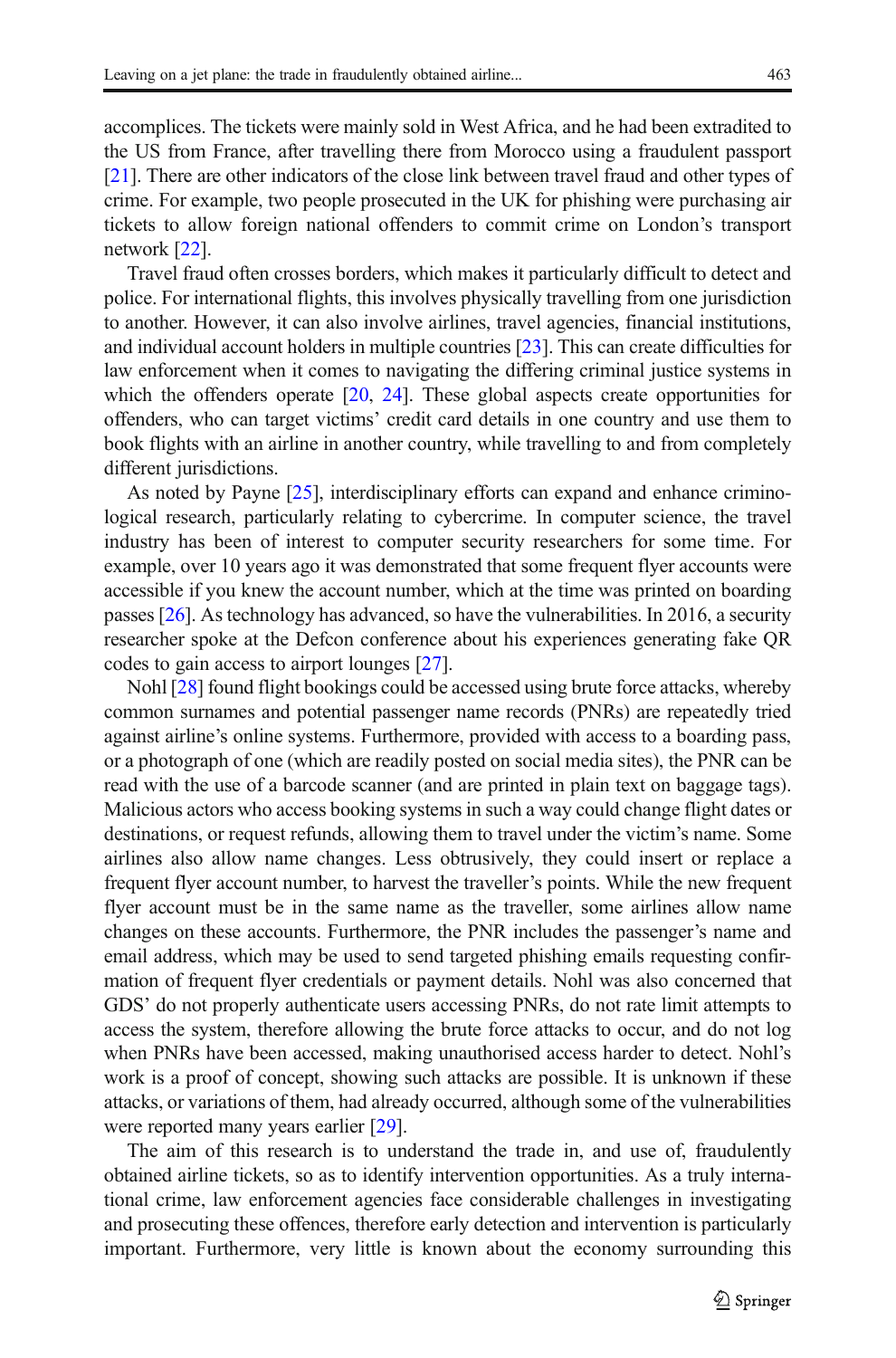market, so identifying how the tickets are obtained will better inform the law enforcement, banking sector, and travel industry response. There is a serious concern that if people can evade existing controls, this crime type might become significantly more prevalent.

### Crime script analysis

Crime scripts outline the significant steps and actions that are carried out in order to prepare for, undertake, and complete a crime. Crime scripts borrow from the concept of 'schemata'; which are knowledge structures that allow individuals to organise their thoughts or understanding of events or social interactions [[30](#page-25-0)]. Crime script analysis is a method of understanding crime types, and is particularly useful for identifying intervention points where situational crime prevention may be applied.

Crime scripts outline typical behaviours that occur prior to, during, and after a crime event and the actors involved in the process. The universal script involves standardised script scenes or functions arranged in order, namely preparation, entry, pre-condition, instrumental pre-condition, instrumental initiation, instrumental actualisation, doing, post-condition and exit scenes [\[31\]](#page-25-0). Crime scripts are not prescriptive, with actors improvising when necessary to ensure their perception of success [\[31](#page-25-0)]. These adaptations lead to innovation in relation to offending [[32](#page-26-0)]. Crime script analysis has been applied to a variety of crime types, such as child sex trafficking [\[33\]](#page-26-0), robbery, auto theft and graffiti [[31](#page-25-0)], drug manufacturing [\[32\]](#page-26-0), credit card fraud [[34](#page-26-0)], and the illicit trade in pharmaceutical drugs [\[35](#page-26-0), [36\]](#page-26-0). The method has also been used to look at specific crime 'actors', namely organised crime [\[37](#page-26-0)] and sex offenders [[38](#page-26-0), [39\]](#page-26-0).

Hutchings and Holt [[6\]](#page-24-0) used crime script analysis to demonstrate how online stolen data markets operate, and the actors involved. The marketplaces involved in that analysis sell stolen data, provide drop, $3$  cashier and money laundering services, as well as other products and services facilitating the stolen data trade, such as malware or skimming devices. A number of actors were identified in this script, including sellers, buyers, suppliers, moderators (who maintain order on the forum and apply the rules), administrators (who organise the platforms and the hosting of the actual forums), and teachers (who write tutorials and provide advice). These roles are not mutually exclusive, as one individual may take on multiple roles, such as seller and buyer, or administrator and moderator. Aspects of travel fraud link back to these blackmarkets, as some tickets are traded here, as well as stolen credit card credentials or compromised account details.

Crime script analysis is particularly useful for complex crimes involving the intersection of different crime types (for example, [36]). According to Hancock and Laycock [[37](#page-26-0)], the value of crime script analysis is that it allows for a better understanding of crime problems. This understanding extends to the types of equipment, the crime facilitators, the locations where various events take place, and the tools and infrastructure required. This knowledge can then be used to inform context-specific prevention and disruption activities. For example, Morselli and Roy [\[41\]](#page-26-0) used crime script analysis to examine stolen-vehicle exportation

<sup>&</sup>lt;sup>3</sup> 'Drop services' receive fraudulently purchased goods, and can exchange them for cash [[40](#page-26-0)].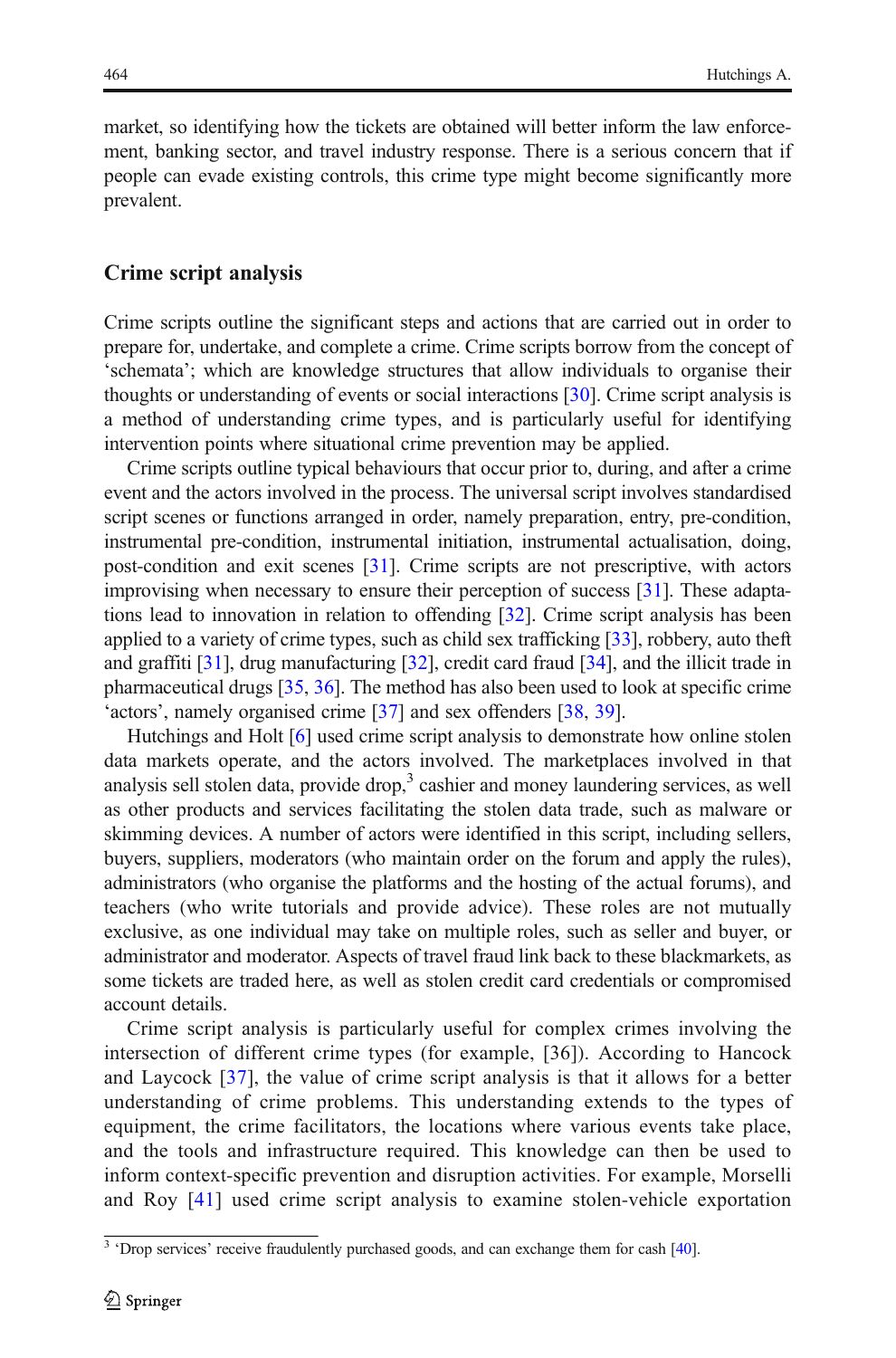operations. They identified key brokers whose removal would result in a significant disruption to the underground market. Similarly, 'structural chokepoints' [\[36\]](#page-26-0) are potential targets for intervention. Structural chokepoints are the components of a criminal operation that are limited in number, yet critical for profitability.

Crime scripts can use various levels of analysis, allowing it to be adaptive to particular crime types. Of particular importance to this research is the ability to focus on particular 'crime-commission tracks' ([[30](#page-25-0)], p. 168). Tracks refer to variations in a script based on salient characteristics. This is important because there is more than one way in which travel fraud is carried out. Combining this knowledge with structural chokepoints, it becomes evident that some countermeasures may only address a limited selection of such frauds, while others may have wider applicability. Furthermore, some countermeasures, such as identifying and stopping those travelling, do not address the actors that are obtaining and/or selling the tickets fraudulently.

### Research design and methods

### Scope

The scope of this project has been limited to airline tickets obtained fraudulently from the travel industry. Therefore, relatively straightforward travel fraud occurring in the open market, whereby the vendor receives payment but the buyer receives nothing in return, is excluded. The sole exception to this exclusion is in trying to determine whether sellers operating on online blackmarkets are 'rippers', in that they offer the products for sale but do not deliver. It is believed these attempted purchases are less likely to be reported by victims to the police given the shady nature of the marketplace. Also excluded from the definition of travel fraud is 'friendly fraud', where a customer claims a genuine transaction is fraudulent. It is further acknowledged that other travel industry segments experience similar fraudulent transactions, such as hotels and car hire. These are occasionally referred to within the context of this research, but are not the primary focus.

### Research questions

This research aims to set out the crime scripts involved in the trade of fraudulently obtained tickets. In doing so, it seeks to address the following questions:

- (1) What are the methods by which tickets are fraudulently obtained?
- (2) Are those who purchase fraudulently obtained tickets travelling successfully?
- (3) Are those who travel on fraudulently obtained tickets aware of the illegality involved?
- (4) Of those detected travelling on fraudulently obtained tickets, what was the outcome? Were they arrested, charged, and prosecuted? If not, why not?
- (5) Are those who travel on fraudulently obtained tickets involved in other types of crime?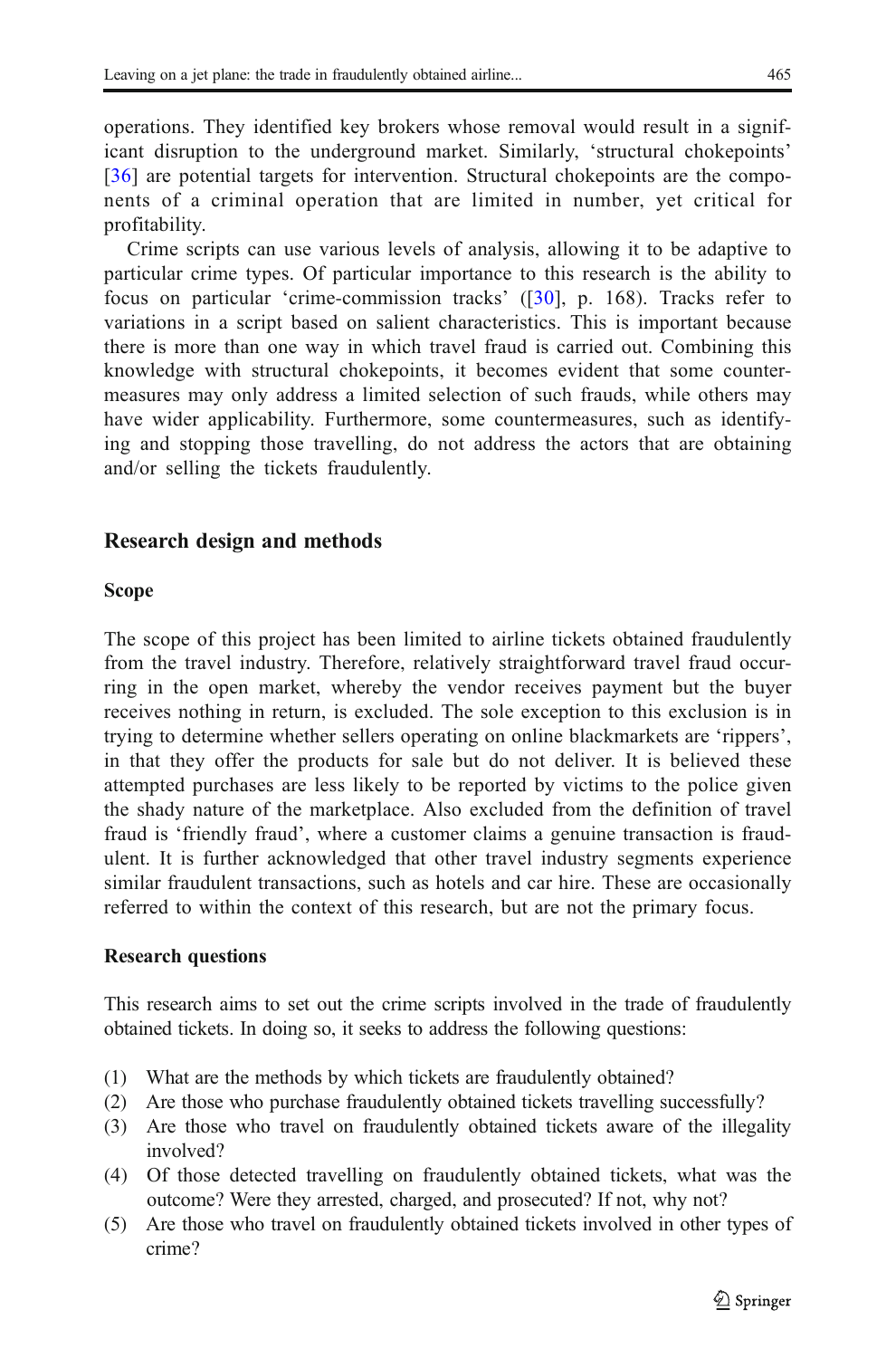This research also considers how travel fraud is currently detected and prevented, and other ways this may be approached.

### **Methods**

As the problem is being addressed from multiple angles (the aspects of the trade, as well as those who travel on tickets obtained fraudulently), multiple data sources are used. These include interviews with the various stakeholders that identify, respond to, or are targets for travel fraud; and excerpts from an online blackmarket where fraudulently obtained tickets are purchased. In addition to these formal methods, the researcher met with a number of law enforcement agents in an informal basis, made detailed notes, and consulted other research. Some information obtained during this research could be used by offenders to improve their methods, or to help them avoid detection. While interesting, such information has not been included in this paper as it is considered prejudicial.

#### **Interviews**

Interviews were completed with participants who are familiar with various aspects of travel fraud. These include law enforcement, analysts, and industry partners (banks, airlines and industry bodies) who actively detect and investigate various parts of this trade. Particular care was taken to include participants who were familiar with different aspects of travel fraud, such as the booking of the tickets, the interception of travellers, and those familiar with the online trade of fraudulently obtained tickets. In total, 13 interviews were completed, with four participants from airlines, two participants held analyst roles, three were law enforcement agents, two were from industry bodies, one was from a financial institution, and a final participant provided insights from the hotel industry. Many of the participants were recruited through one of the analysts, who is familiar with the landscape, and has the relevant contacts. Further recruitment took place using a snowball sample, in that participants identified additional organisations and individuals to speak to, and through other law enforcement contacts. Interviews took place face-to-face, as well as by telephone and VoIP. Participants were recruited from the US, Asia, and Europe.

The interviews were qualitative and semi-structured. An interview schedule was used, which outlined the topics to be canvassed, however each interview was tailored to the participant, depending on the aspects of the trade they were exposed to. Questions explored the sale of, and travel on, fraudulently obtained tickets, and potential countermeasures.

Ethical clearance was granted for this research, and participants were given an information sheet providing an overview of the research before providing consent. The interviews took between 24 min and 101 min, with an average time of 66 min. All interviews were transcribed, excluding any information identifying the participant or third parties.

#### Online blackmarket

A database of advertisements, buyer feedback, and commentary on a large online blackmarket, which was identified as being the most utilised for trading in fraudulently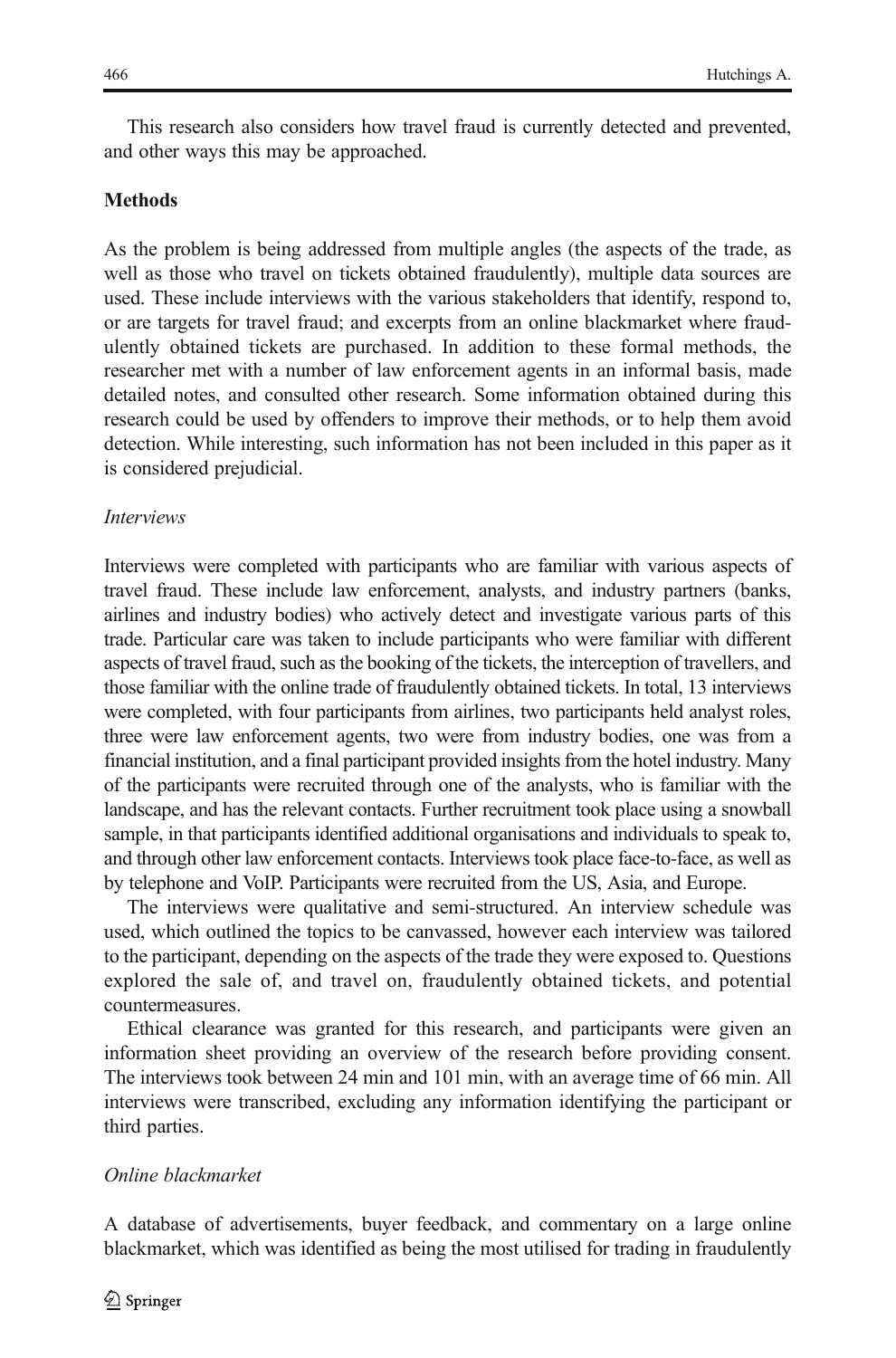obtained tickets, was searched. The search terms used are combinations from List A and List B detailed below, as well as the standalone search terms in List C. List A includes travel-related terms, however on their own these terms returned many listings not relevant to this project. List B allowed the results to be more specific to the travel fraud industry, and were designed to specifically elicit the feedback left by unsatisfied customers, who may have been intercepted by law enforcement, or were unsuccessful in their travel attempts. These comments are more forthright, and contain useful information for identifying the methods used. List C includes a number of highly specific terms unlikely to be used out of context relating to the travel industry. The first three terms are names of specific GDS', which are used by travel agencies for booking tickets. The Airlines Reporting Corporation (ARC) and International Air Transport Association (IATA) are industry bodies for the travel sector.

| List A        | List B          | List C                                  |
|---------------|-----------------|-----------------------------------------|
| travel        | police          | Amadeus                                 |
| airline       | europol         | Sabre                                   |
| boarding pass | ripper          | Travelport                              |
| flight        | scam            | <b>GDS</b>                              |
| hotel         | law enforcement | global distribution system              |
| expedia       | cops            | Airlines Reporting Corporation          |
|               | scammed         | ARC                                     |
|               | arrested        | International Air Transport Association |
|               | broker          | IATA                                    |

Not all search terms or combinations returned matches; however 47 unique threads were identified, covering periods from December 2014 to August 2016.

# Analysis

The interview transcripts, blackmarket content, and the researcher's notes were analysed qualitatively. Coding of the data was 'data-driven' [[42](#page-26-0)], broadly based on the universal script scenes, tracks, and actors as put forward by Cornish [\[31\]](#page-25-0). NVivo, a qualitative data analysis program, was used to classify and sort the data. The results section outlines actors and script actions relating to the travel fraud process, as identified in the data. Quotations from participants and the blackmarket are provided verbatim.

# Scripting the travel fraud process

There is no single script when it comes to travel fraud, but rather different tracks that overlap and intersect with each other. To simplify the complexity involved in this trade, this crime scripting exercise divides the 'universal script' into three 'Acts'. The first Act relates to 'preparing to travel', and encompasses the preparation, entry, and precondition scenes. The second Act, 'the middle-men and their methods', includes the scenes relating to instrumental pre-condition, instrumental initiation, instrumental actualisation, and doing. The final Act, '(attempting to) travel', includes the postcondition and exit scenes. Each Act consists of different tracks and actors, which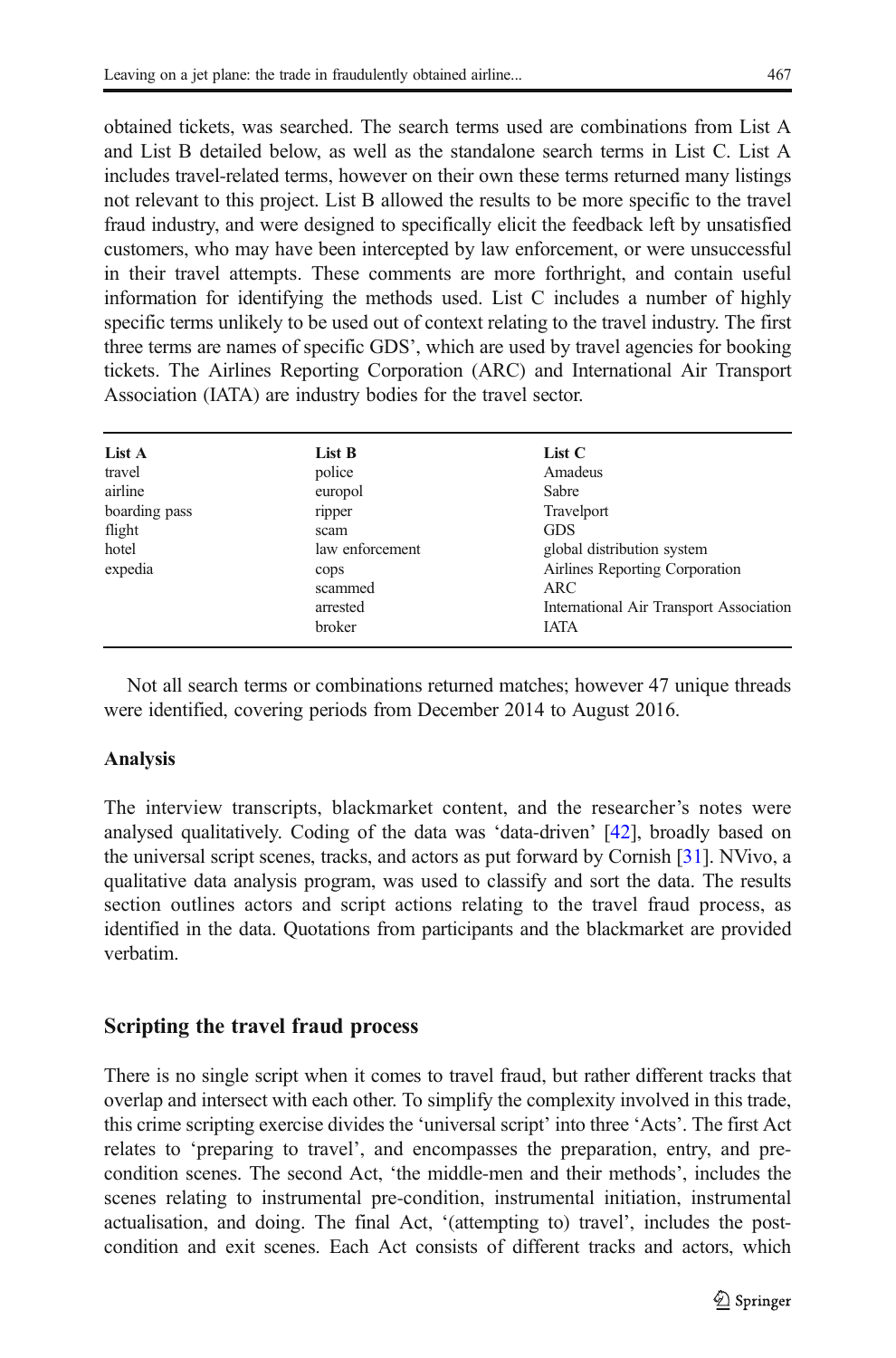provide options for how the script may develop (like a 'choose your own adventure' book).

### ACT 1: Preparing to travel

The main objective in preparing to travel is to purchase a flight ticket from a travel service provider.

Actors: Victim traveller; complicit traveller; mule handler; human smuggler/trafficker; re-seller

There are five main actors identified as preparing for travel, two are actual travellers, and three are preparing others' travel. The two travellers are distinguished by either being a **victim traveller**, who is unaware the ticket has been obtained fraudulently, and a complicit traveller, who is aware. One participant estimates victim travellers account for five to 10% of those travelling on fraudulently obtained tickets, although, as will be discussed, this can be hard to verify:

From the perspective of people that are purchasing them, and this is our finding based on the actions so far, between 90 and 95% of the travellers were fully aware, or at least should be aware that it's criminal activity. Between 10, but we think it's more close to 5% of the people, were really cheated, either online travel agency or the criminal service was organised so well they were not able [...] to recognise that it's actually criminal activity behind (participant LE1).

The third and fourth actors are the mule handler and human smuggler/ trafficker, who are organising travel on behalf of others. The actors travelling on these tickets, the mules, smuggled and trafficked, will enter the script in Act 3. Human smugglers facilitate the movement of people from one place to another, however those travelling are doing so voluntarily (e.g. illegal immigration or seeking asylum). On the other hand, human traffickers coerce, threaten, force, or deceive those they are transporting (e.g. sexual or labour exploitation). The fifth actor is the re-seller, who purchases the tickets and sells them to others, most likely other victim travellers, mule handlers or human smugglers/traffickers.

### Track: Online blackmarkets

There was evidence that complicit travellers, mule handlers, and re-sellers use online blackmarkets. There was no evidence that human smugglers/traffickers are buying tickets here, although the possibility remains. These actors are, or should be, aware the tickets available on these blackmarkets are obtained fraudulently. Advertisements for travel services, along with feedback from others who have done, or attempted to do, business with them are listed. Buyers liaise with the seller, who will typically ask them to provide them with a screenshot (an image file) of the booking they require, as well as the details of those travelling. An example advertisement is: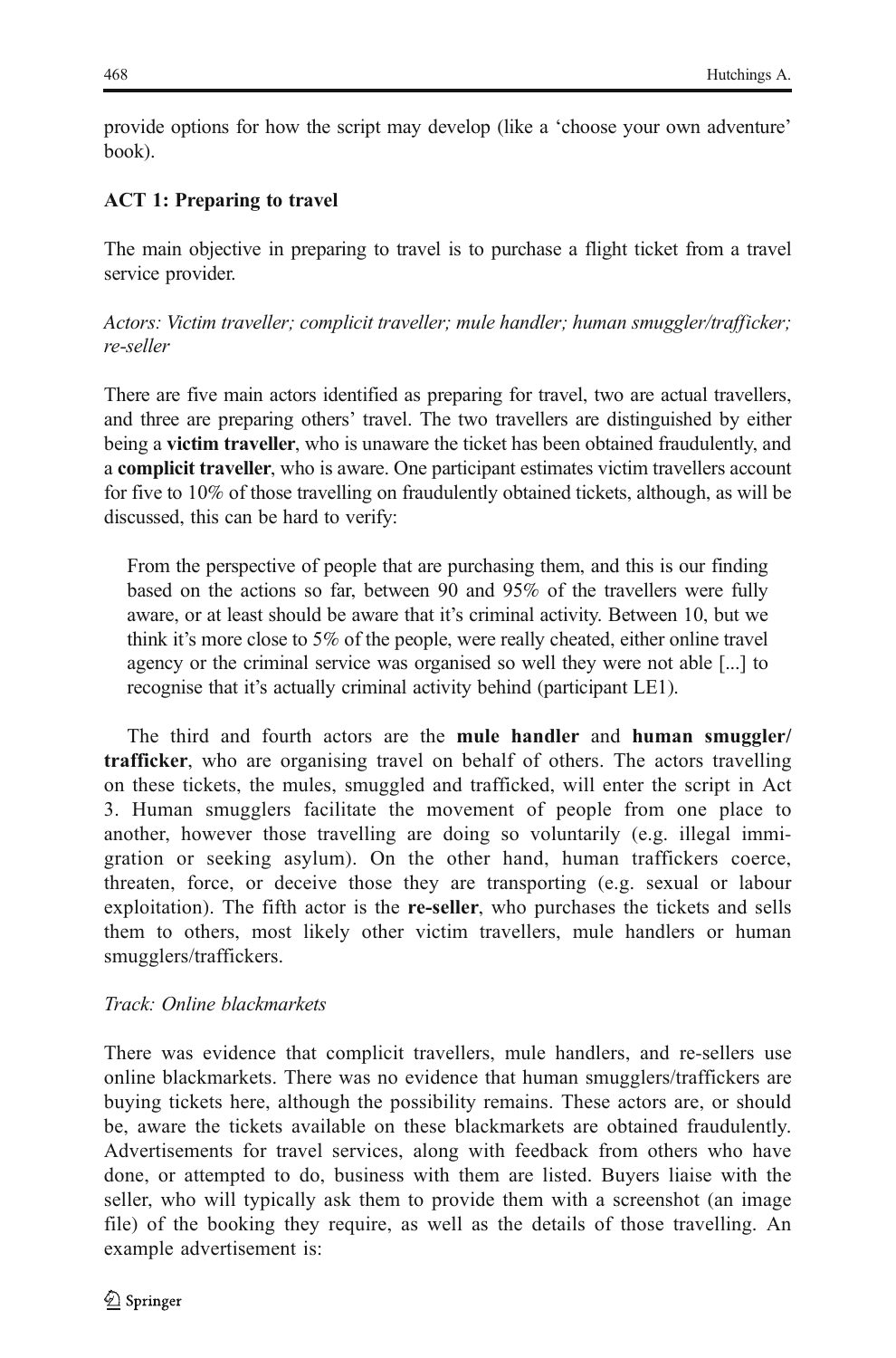Greetings to the community. We are a team of profesionals at the travel industry who have been in business for over 2 years with resellers all over the globe. Now we want to expand our business offering our worldwide travel services for flight and hotel bookings to the […] community. Offering the opportunity to its members to enjoy life to the fullest and make their dreams come true using our services to get in a travel adventure to a exotic beach a weekend on a 5star resort a getaway with your beloved ones. Be my guest to try our services to get the best out of a trip in a healhty safe and affordable way […] Live the life of a Highroller that you deserve enjoy life to the fullest and travel the world with your beloved ones sharing memories that will last for a lifetime! Benefits of booking with us. Great and affordable experiences with worldwide flights and hotels at 25% of retail valie. Our customers safety and satisfaction is our #1 priority! Friendly customer support active on ICQ/Jabber to answer any questions. No legal risks involved OUR SERVICES ARE NOT CARDED! To arrange our bookings in a safe and long lasting manner we exchange various gift cards and vouchers from several companies and airlines to provide a safe and satisfactory services at a great price! HOW TO BOOK WITH US. Booking request must be done with 72 h in advance. First capture screenshot of the trip you want from any agency [...] Upload it on image upload site(anony.wsanonfiles.com) Request us a custom listing so that we will create a custom listing for the specific amount for you. Then provide passenger details as follows. First Name- Donald Last Name-Trump Dob-1/Nov/1955 As soon as the order is done we will provide you booking details for lfights and confirmation voucher for hotels. Thats it just confirm it with airline website or calling hotel and you are ready to go […] (blackmarket post).

Payment is made directly to the seller, or through the escrow service offered by the blackmarket. The escrow service receives the payment from the buyer, and transfers it to the seller once they receive notification they are happy with the transaction. Payment is usually made using alternative currencies such as Bitcoin.

# Track: Fake travel agency

Fake travel agencies trick unsuspecting ticket buyers into becoming victim travellers. Fake travel agencies have advertised online through paid advertisements on social network sites and search engines; websites returned through searches; through newspapers and classified advertisements; on the radio; and through posters displayed at airports. One participant explained how some of the fake travel agencies operate:

Many of the airlines, including ourselves, have experiences where these companies are paying for ad space on Google so that when you do a search for [Airline], their paid ad comes up before our website comes up. And so, their phone numbers are the first thing that people see, so the customer calls those phone numbers, but they are not us. They are not booking with us (participant AIR1).

In this example, the agency pays for Google AdWords, so their advertisement appears above that of the legitimate airline in search queries. The victim traveller is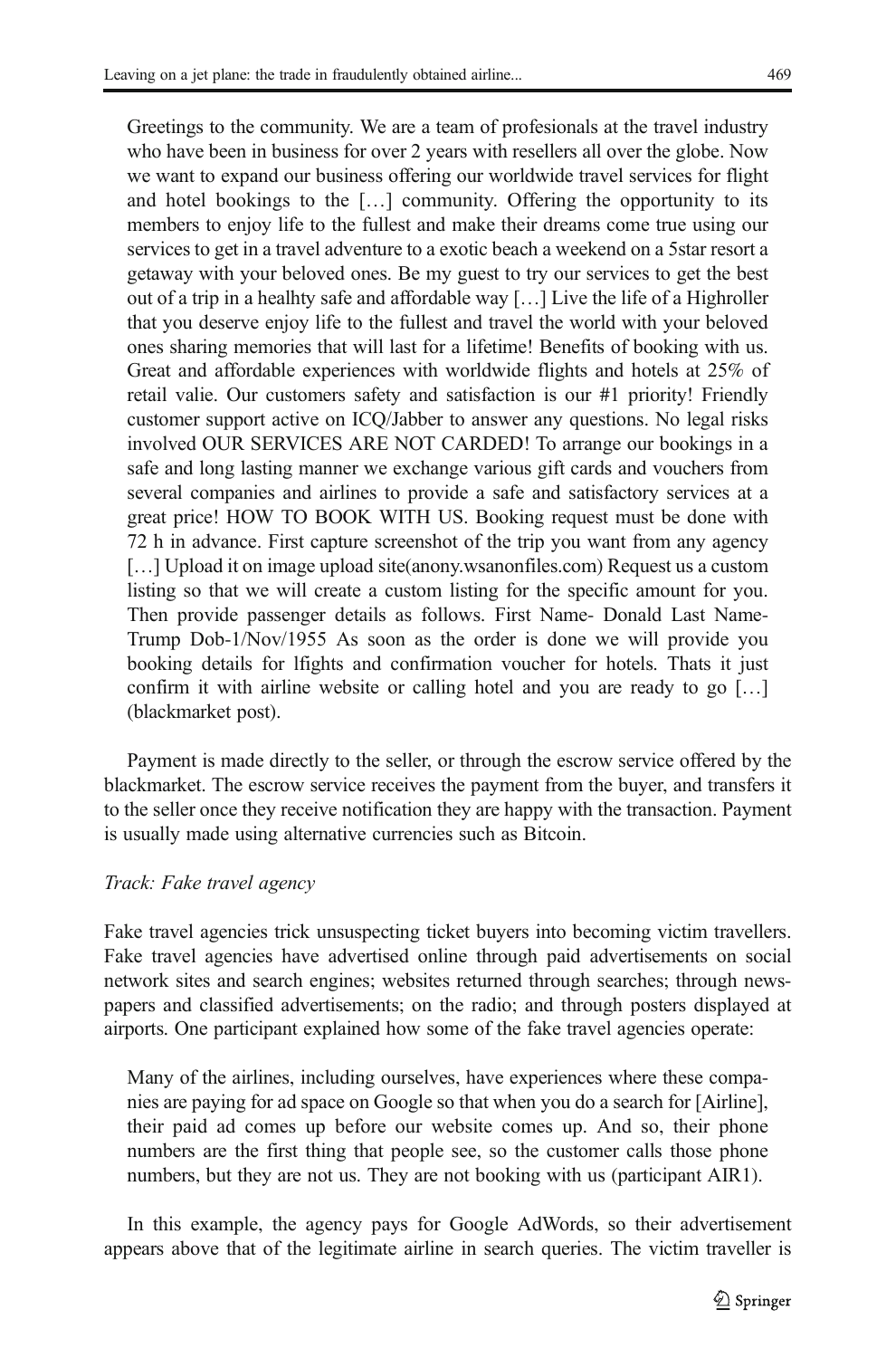told they are dealing with the actual airline, and books the ticket as they would normally expect to, providing their personal information, flight information, and payment details.

### Track: Insider

Insiders work in legitimate travel agencies and airlines. Insiders can take on a variety of roles, including employees, contractors, or third party suppliers, who misuse their privileges. While this track seems similar to the *fake travel agency track*, it differs in that an employee of a legitimate provider carries out the fraud, for example:

We do get rogue employees, where they're, on the side, taking in cash from customers and then inserting compromised cards to pay for the ticket. That is definitely always a concern (participant IN1).

### Track: Word-of-mouth

All five actors, victim travellers, complicit travellers, mule handlers, human smugglers/ traffickers and re-sellers may also obtain their tickets through word-of-mouth. Introductions are through close-knit communities, informal networks, and even through church groups:

But there are also tickets sold in communities, for example, some passengers who have been interviewed say that they get the tickets through their church (participant AIR4).

Often there is an element of trust, in that the seller has been recommended through others. In some instances, they are friends and family members. On the other hand, some travellers purchase tickets from people they have only just met. In relation to resellers and mule handlers, there was evidence in the blackmarket that trades were also taking place off-forum, with those who had developed business relationships with the sellers.

# ACT 2: The middle-men and their methods

The first Act explores the different options by which tickets are purchased. In Act 2, the methods by which these tickets are obtained are outlined.

# Actors: Blackmarket seller; fake travel agent; rogue employee

In many cases, the person travelling on the ticket is not the person who actually obtained it from the affected airline or travel agent. In Act 2, a number of new actors are encountered: the 'middle-men'. These include the blackmarket seller, the fake travel agent, and the rogue employee. The reader may recognise that some of these actors correspond to the tracks outlined in Act 1. For instance, the blackmarket seller operates within the online blackmarket track, the fake travel agent within the fake travel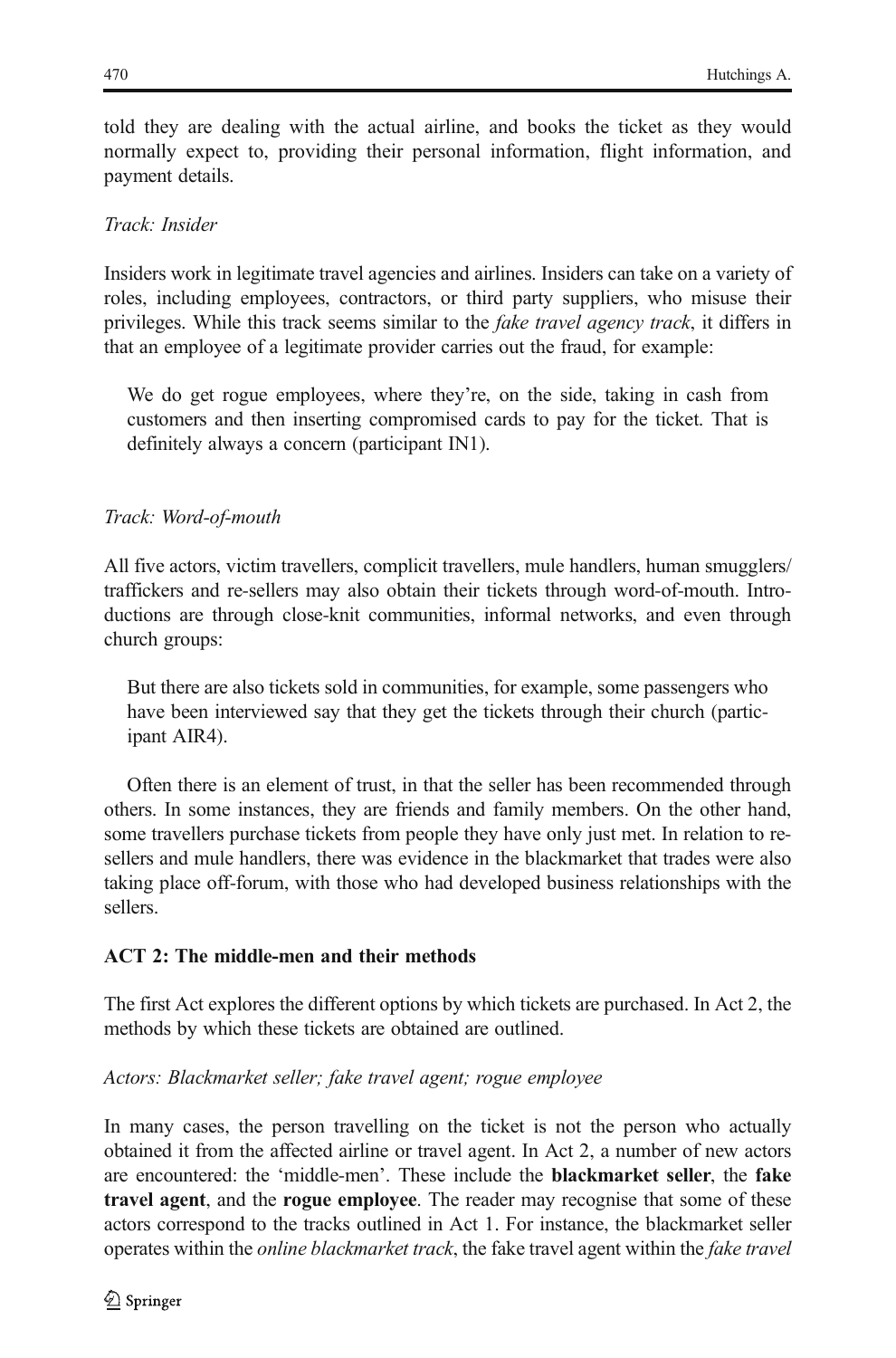agency track, and the rogue employee is the actor the *insider track*. This Act will demonstrate the methods used by these actors, which again may overlap and intersect across the different tracks.

#### Track: Compromised credit cards

Compromised credit cards are used by a number of actors, including blackmarket sellers, fake travel agents, and rogue employees. Compromised credit cards can be used to book tickets directly with the airline, however chatter on the blackmarket indicated that airlines are more likely to detect this type of fraud. Therefore, many blackmarket sellers will instead book with smaller travel agencies without sophisticated fraud detection systems. There are also different places compromised credit cards are used, such as through a booking website, a call centre, in-person at a travel agency, or at the airline's desk in an airport.

The compromised card data can be purchased from the same, or similar, blackmarkets where the travel services are offered for sale. It is believed many of the middle-men are specialists, and are purchasing the data, rather than obtaining them themselves. This is not always the case, with a police investigation revealing one group obtaining tickets using credentials they had phished themselves.

The compromised credit card track is one of the most versatile. It is also one of the more obvious means by which tickets are fraudulently obtained, and therefore the most likely to be detected and cancelled. However, there was evidence of diversification. A number of methods were identified that enabled compromised cards to be used in a way to slow detection and circumvent fraud detection systems. Middle-men have also displaced to new methods, such as those explored in the following tracks.

#### Track: Loyalty point fraud

Loyalty points, also referred to as reward points, frequent flyer points, or miles, are offered by airlines and banks to reward their clients for repeat custom. The loyalty programs have differing rules limiting the movement of points from one account to another, however many can be used to book a ticket in a name other than the account holder, and if the loyalty program is part of an alliance, can be used to obtain tickets with a number of airlines, therefore making detection more difficult.

Participants explained when a loyalty point account was compromised the first thing they see is a change to the email address associated with the account. The credentials to access the account may also be changed, and sometimes the address and phone number stored on the account. After this, the points accumulated in the account are used. It is believed the majority of accounts are compromised because the account holder has used an email and password combination shared with a breached account. Airlines and financial institutions can see the automated testing of multiple username and password combinations attempting to access their systems. It appears these login attempts come from account checkers, which test compromised data against a variety of different online accounts in order to gain access. Social engineering attempts, through social network sites, have also been seen, although it is not believed this works at scale. Some accounts are also compromised by telephone, by calling the bank or airline and impersonating the account holder.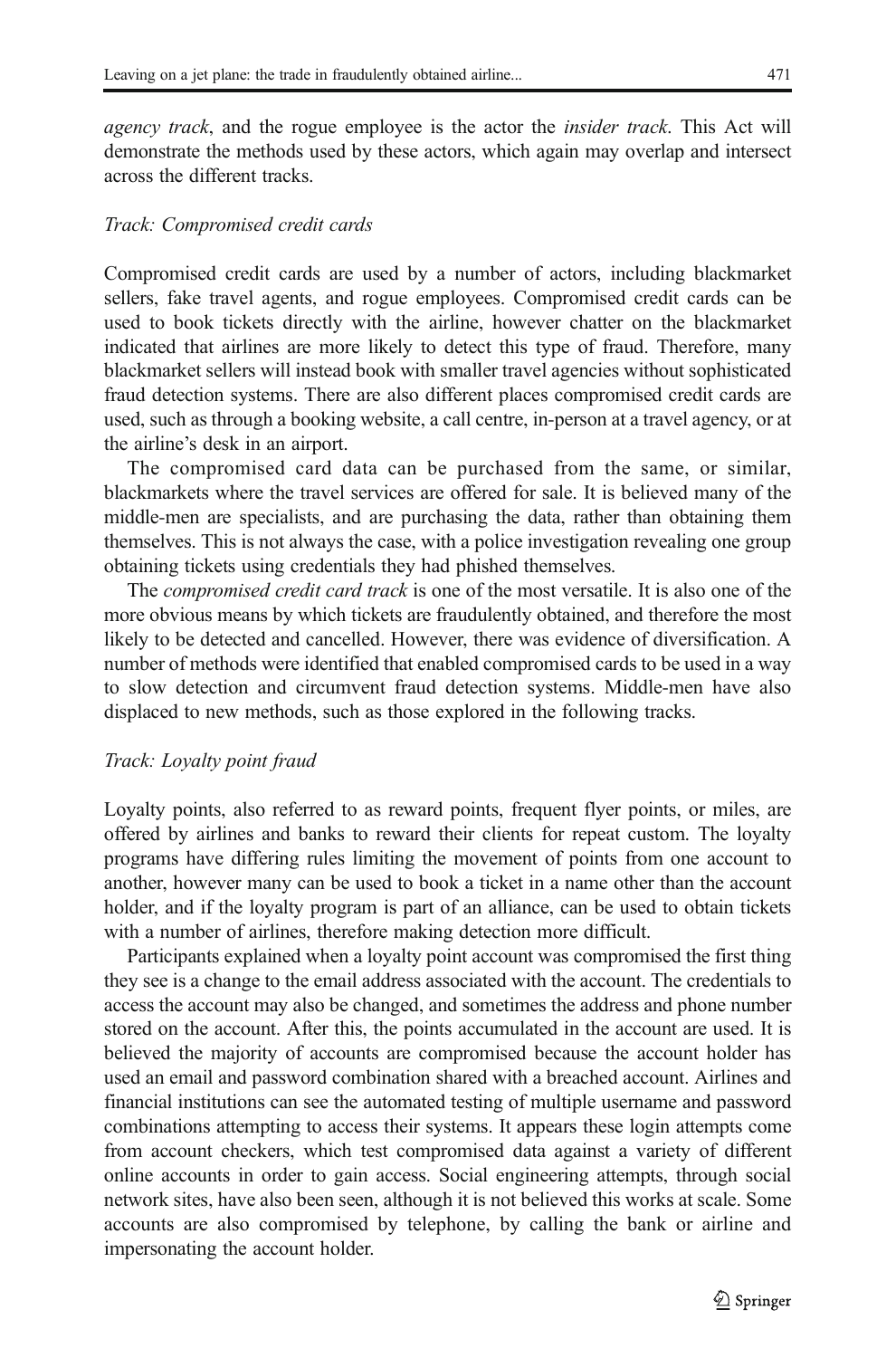# Track: Unauthorised access to global distribution systems

Travel agencies book tickets using a GDS to link with the airlines' computer reservation systems. A number of different companies provide GDS', including Amadeus, Sabre and Travelport. For a six-year period, a group in the Ivory Coast was compromising these systems, and issuing tickets fraudulently. Phishing emails were sent to travel agencies to obtain their login credentials to the system. As it appeared the affected travel agency had issued the tickets, they would be invoiced for the travel. The travellers were also mainly from the Ivory Coast, and in some cases waited at the airport for the ticket to be set up. While this group apparently stopped in 2014, the use of this method may be ongoing. The method is consistent with other instances of detected fraud, and terms related to GDS' turned up occasionally on the blackmarket, for example:

User 1: Soon we will have hacked amadeus logins but we will list this when ready [...]

User 2: Care you elaborate how are you going to use them? Thank you [...] User 1: Book tickets (blackmarket post).

# Track: Compromised business accounts

Much legitimate travel is for business purposes, and many businesses have corporate accounts with travel agencies for their bookings. Furthermore, some travel agencies only deal with business clients, and some large organisations will have their own internal travel agency. Business accounts can be compromised through a variety of ways, either aimed towards the corporation, or the travel agent. One scheme involves what is known as business email compromise. This either involves the compromise of a legitimate email account, or the creation of an email account that appears to belong to target, such as registering a similar domain name. This email account can then be used to converse with the travel agency, and trick them into issuing a ticket that is then invoiced to the corporate account. Depending on how long it takes to identify, this type of fraud can perpetuate for some time. Corporate booking tools, which allow businesses to make bookings directly through their travel agency's system, are also vulnerable to attack. Once compromised, they are used to purchase as many tickets as possible before being detected.

# Track: Identity fraud

There was some speculation on the blackmarket that one method sellers can use is identity fraud. This involves opening a credit account in a fake or victim's name, and using this to purchase tickets. The advantage of such an approach over the compromised credit card track is there is no chargeback when the victim finds unauthorised transactions on their account. However, the downside is this method requires a level of information that is hard to obtain and use in such a way to obtain a high credit limit, and newly created cards used for suspicious transactions such as flights are usually blocked quickly. Therefore, participants confirmed this method is identified occasionally, but not as frequently as compromised credit cards and loyalty point fraud.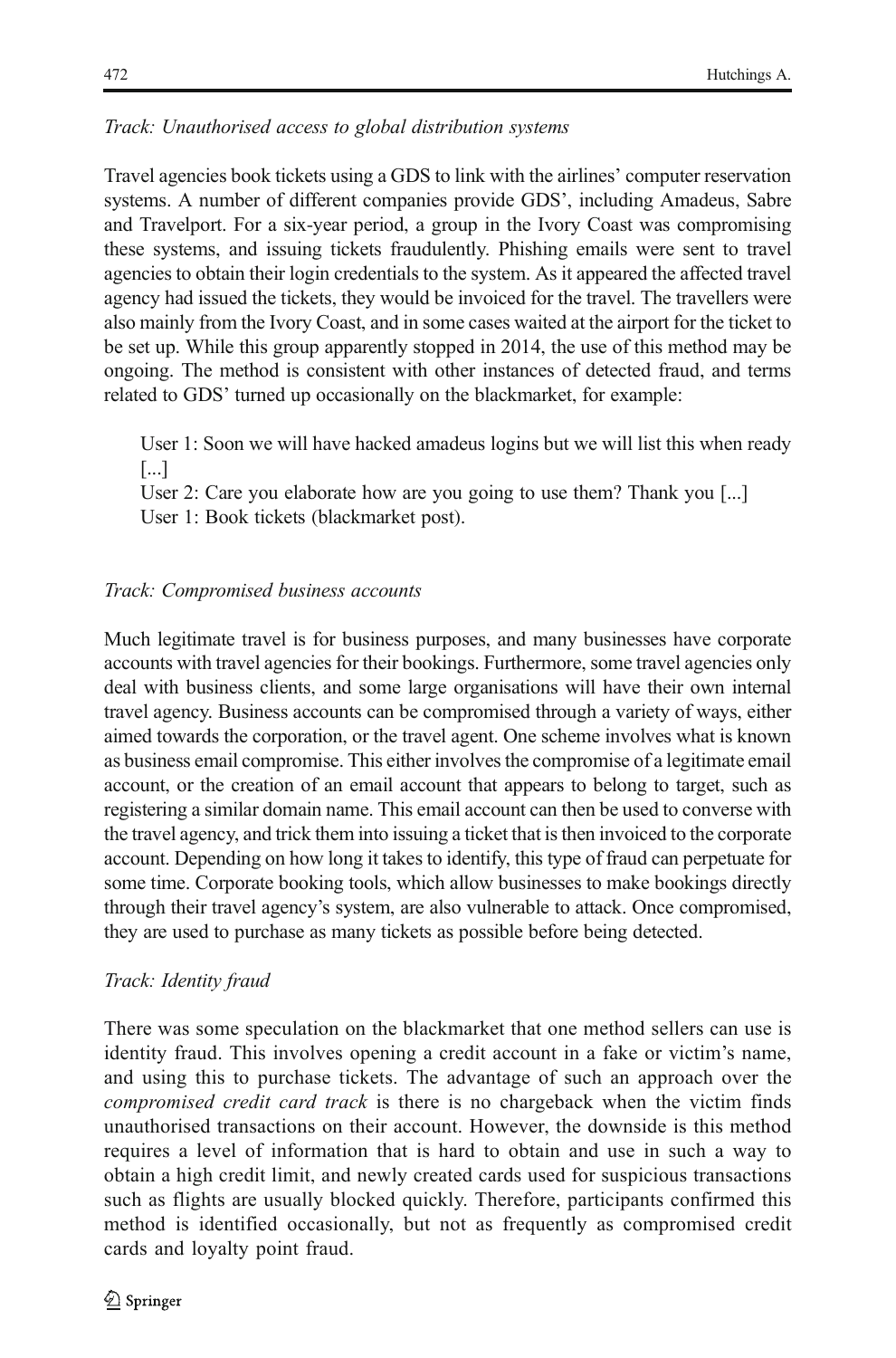### Track: Voucher fraud

Vouchers include gift vouchers for travel services, as well as vouchers issued by airlines to compensate travellers following a disruption to their journey, such as a delayed or oversold flight. Like loyalty points, vouchers are an internal currency, and are therefore vulnerable to fraud. Rogue airline employees have been found issuing vouchers when no negative experience has been incurred, and not providing the voucher to the intended recipient.

A blackmarket seller was also offering the sale of travel gift vouchers. They claimed to have gift card numbers that had been issued years ago but not used. This vendor attracted a lot of attention, with one of the selling points being the buyer could make the booking themselves, without providing their personal information. However, this seller was only operational for six days before buyers started reporting bookings being cancelled. There are a number of ways disused gift cards might be obtained, including having a rogue employee in the company, or accessing their computer systems remotely. Alternatively, the seller may have lied about their method, and purchased gift cards using compromised credit cards.

# ACT 3: (attempting to) travel

# Actors: Victim traveller; complicit traveller; mule; the trafficked/ smuggled

The victim traveller and complicit traveller reappear in Act 3, along with new actors, the mule and the trafficked/smuggled. The victim traveller may be journeying for a variety of reasons, just like any other traveller. Similarly, the complicit traveller may be travelling for personal reasons, such as taking a holiday or attending a family emergency. One potential complicit traveller identified in a blackmarket post they were planning their honeymoon. However, some complicit travellers carry out other criminal activities. Mules may be aware they are facilitating crime, or they may be victims, such as'romantic mules', who believe they are in a relationship with their handler. Unlike complicit travellers, it appears mules and the trafficked/smuggled are provided with the tickets, rather than obtain them themselves, and may not be aware of their fraudulent origin. It was believed the majority of the smuggled are trying to escape hardship, sometimes trying to reunite with their families, whereas many of the trafficked are facing sexual exploitation.

The tracks present in Act 3 provide potential experiences the traveller may encounter, including cancelled bookings, being detained by law enforcement, providing identification, and travelling successfully. Act 3 also contains a track for *involvement* in other crime.

# Track: Cancelled booking

The most common way a journey goes awry is if fraud is detected and the ticket is cancelled. This can happen shortly after booking, or shortly before the flight (although sometimes these may be the same time). The latter appears to have the most impact, as it does not allow time to seek alternative arrangements. Another outcome of cancellations is that complicit travellers and mule handlers complain using the feedback mechanism on the blackmarket. If a blackmarket seller is experiencing many unsuccessful bookings,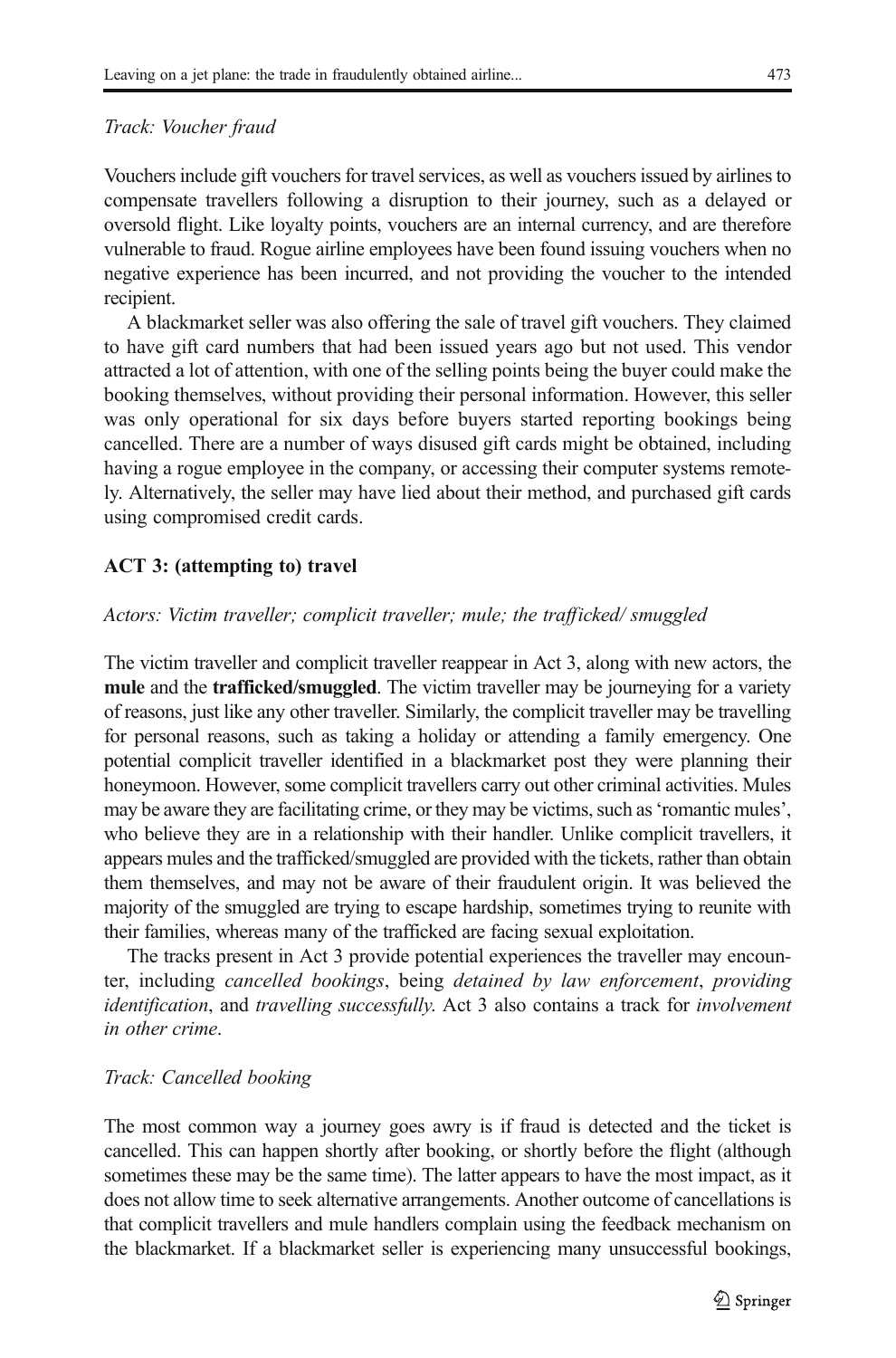they will be labelled a 'ripper' or 'scammer', and in some cases will be banned from the marketplace.

Airlines are juggling two sometimes competing imperatives, one being fraud detection and prevention, while the other is the customer experience. One concern airlines have when it comes to cancelling flights is the possibility of false positives, whereby a ticket that appears to be fraudulent is in fact legitimate. An alternative to cancelling a ticket, particularly if the airline has not been able to formally confirm a transaction is indeed unauthorised, is to put the transaction on hold, and request an alternative form of payment at the airport prior to boarding. This method also allows the airline to gain some intelligence about how the ticket was obtained. As the original payment is then reversed or not processed, legitimate travellers are only paying once, and victimised card or account holders do not suffer any loss. However, those who have purchased fraudulently obtained tickets will essentially pay twice for their journey, if they wish to board the flight. Airlines try to minimise the impact on victim travellers, but they can be hard to differentiate from complicit travellers. Advice on the blackmarket for travellers who face this scenario is 'you pay no argument/questions asked'.

### Track: Detained by law enforcement

In some cases, law enforcement become involved, detaining and questioning those travelling on fraudulently obtained tickets. This may be part of the Global Airline Action days, run with Europol and other industry and law enforcement partners, part of a focused investigation, or done on an ad hoc basis. As identifying who is truly a victim traveller is problematic, when a traveller is detained, they are rarely charged with any crime. These difficulties have not gone unnoticed on the blackmarket. While they have shared media releases relating to the global action days, they also note law enforcement are rarely involved, and when they are, the traveller, not the person who obtained the ticket, is targeted:

Although it looks like theyve arrested purchasers of said service but not the guys running the business in the first place... (blackmarket post).

However, participants indicated that law enforcement are starting to take more notice of travel fraud, and even when a passenger was detained with no charge, this ultimately causes some disruption to the person who had organised the ticket.

Differentiating complicit travellers and victim travellers is complicated as the former can easily claim to be the latter. The blackmarket contain advice about how to do this if detained, including preparing fake correspondence before travelling. The provision of fake correspondence and receipts has even been advertised as a service on the blackmarket.

### Track: Providing identification

The use of fake or stolen identification was discussed on the blackmarket, and the consensus was, for flights at least, the traveller's genuine passport should be used. This may seem counterintuitive at first, particularly as fake identification can be obtained in these blackmarkets, and their use hides the traveller's real identity if the fraudulent ticket is discovered. The reason fraudulent or stolen identification is not recommended is, as identified in the *detained by law enforcement track*, travellers can easily claim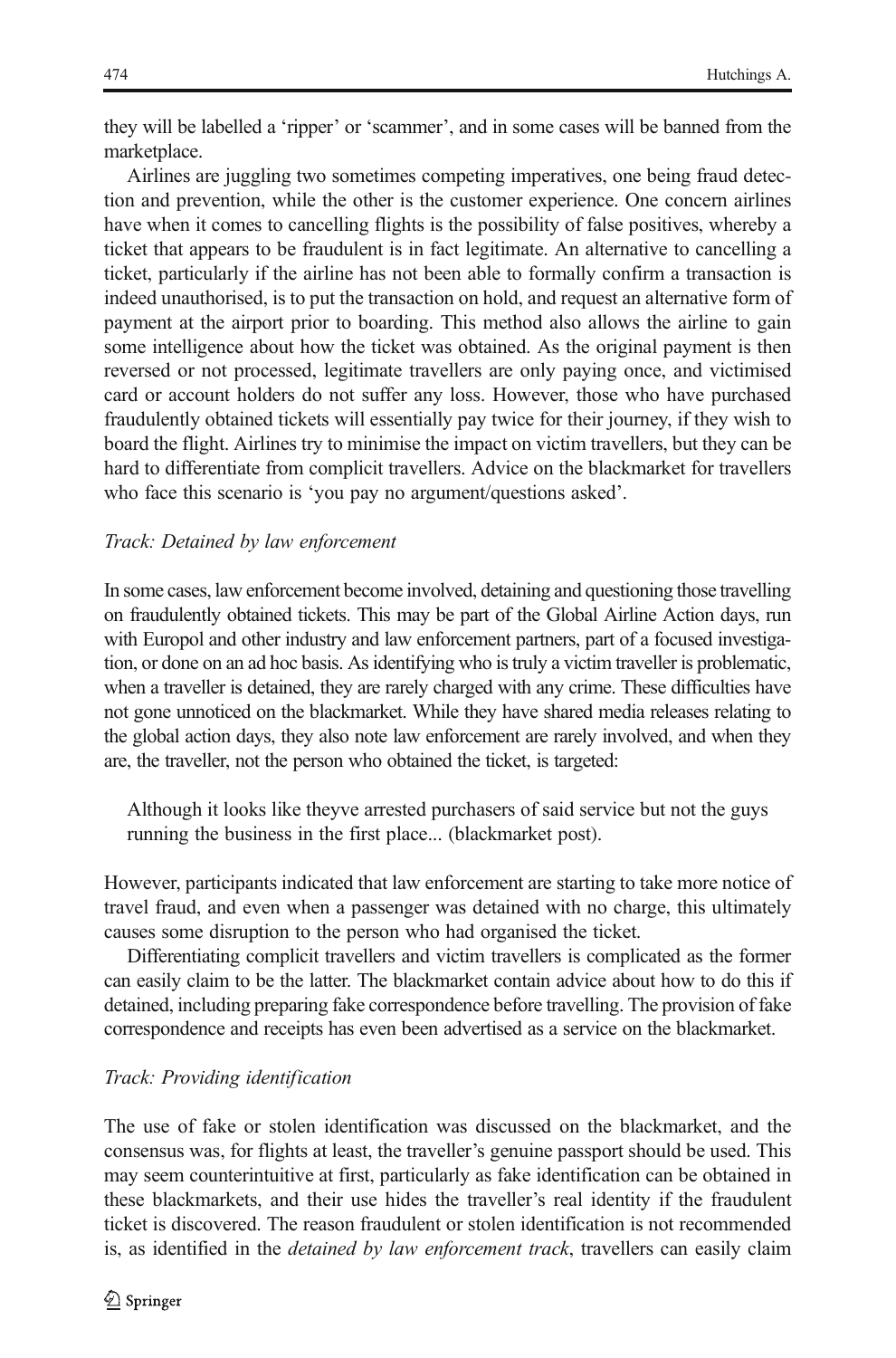they are victim travellers, and travelling with fake identification would not lend any credence to this assertion. Indeed, travelling on false identification would increase the risk of detection.

Most participants agreed travellers used their own identification, however this is not always the case. It is likely that where a false identification document is used, it would have been used anyway, regardless of how the ticket was obtained, such as to avoid travel watch lists. Some participants hypothesised travellers would be more likely to use a fake name for bookings when travelling domestically or within the European Schengen Area, where identification is not necessarily checked for border control purposes.

However, just because genuine documents are provided, it does not mean all the information provided to the airlines when the tickets are purchased is correct. Advice given on the blackmarket is to change the details slightly, and airlines also advised this happens. It seems that when a passport is swiped at check-in, at least for some airlines, any incorrect information, such as a wrong date of birth, is automatically updated.

### Track: Travelling successfully

If the ticket is not cancelled, the passenger is not detained by law enforcement, and there are no other reasons the travel did not occur (such as missing the flight) then it is likely the traveller reaches their destination successfully. Complicit travellers who purchased their ticket through a blackmarket will sometimes provide feedback, advising if they travelled successfully or not. Some blackmarket sellers provide a free or heavily discounted ticket when they are just starting out, in exchange for 'vouches', whereby the buyers will write a review of the service provided. In other cases, feedback is left for other potential customers, particularly where travel has not been successful.

Another step in travelling successfully is releasing payments through the escrow system, if this was used. However, it is apparent many blackmarket sellers are asking for release of escrow after the flight booking has been confirmed, rather than after the journey. This can lead to problems when the ticket is later cancelled. As mentioned, complaints about unsuccessful journeys can lead to allegations the blackmarket seller is a ripper when payment is not refunded.

#### Track: Involvement in other crime

As has been alluded to throughout this script, some of those travelling on fraudulently obtained tickets are known or suspected to be involved in other offences. In addition to human smuggling and trafficking, other crimes travellers are known to be involved in include: theft, including pickpocketing and shoplifting from airport stores; smuggling cash and contraband, such as drugs, cigarettes and tobacco; facilitating money laundering, such as opening bank accounts in other countries; and credit card fraud, including making transactions with compromised cards, and operating skimmers. With some of these additional offences, there are elements of organised crime and cooffending present.

There were suspected links to terrorism financing, however there was little evidence to support this concern. There were also claims the movement of people and proceeds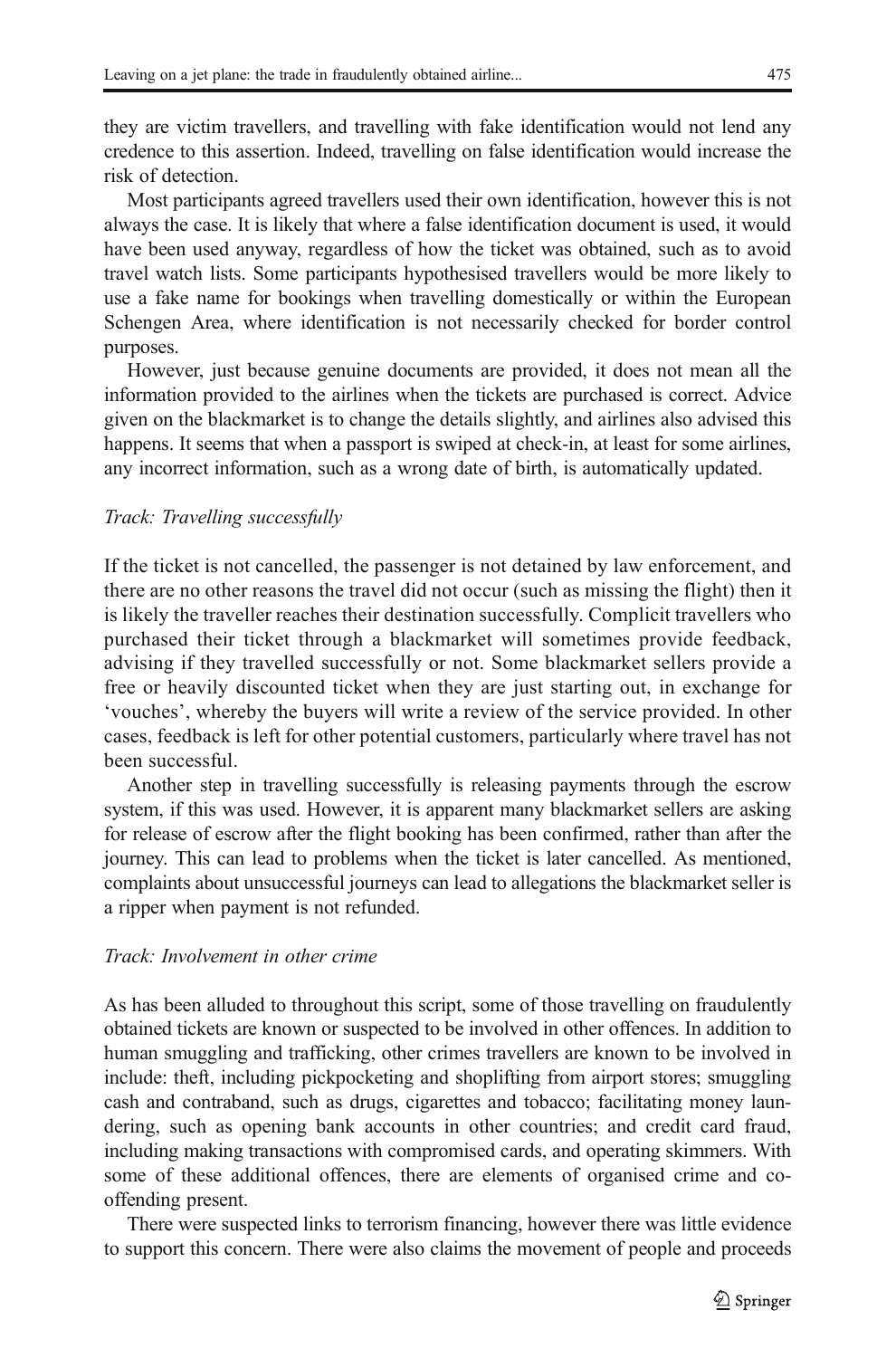from the sale of some fraudulently obtained tickets were linked to an alleged terrorist group. Some of the offences listed above are more readily ascertained than others, particularly when contraband is involved. On the other hand, mules opening bank accounts, and human smuggling/trafficking may be less likely to be detected. Furthermore, some contraband, such as credit card skimmers, may be difficult to recognise by those who are untrained.

### Current and emerging approaches to detection and investigation

There are a number of approaches currently used to detect, prevent, and investigate travel fraud. The first approach is detecting tickets from being fraudulently booked to begin with, and cancelling those tickets that have been booked to prevent the travel from taking place. This section also explores law enforcement action against travel fraud, particularly outside the Global Airline Action Days, and ways information is being shared within the industry.

#### Detecting and cancelling fraudulent bookings

Fraud detection systems are used to detect fraud at the time of booking. These systems use algorithms to score the potential risk of a booking. Risk factors can include details about the person travelling, the way the booking was made, the route being flown, and associated variables, such as time before travelling. A risky booking can then be reviewed, and attempts can be made to confirm its legitimacy, by making enquiries with the card issuer. If there is confirmed fraud, or significant doubt, the booking is cancelled, or another payment method is requested.

Airlines and travel agencies may run fraud detection systems against their bookings. Furthermore, financial institutions attempt to detect fraudulent transactions on their cards. Banks and airlines sometimes use a third party vendor for their loyalty programs, which may also use their own fraud detection systems. Multiple parties operating their own fraud detection systems is beneficial, as while one party, such as an airline, may see deeply into fraud on their own systems, another party, such as a bank or third party vendor, may see more breadth, with attempted fraud across multiple targets.

Another organisation that has the ability to see fraud across a wide number of targets is the Airlines Reporting Corporation (ARC), which plays an active role in detecting fraudulent travel booked with travel agencies. ARC facilitates the payment for tickets between US travel agencies and US and international airlines. As a result, they can see who is booking tickets, with which agency and airline, and what route is being travelled. Due to the volume of data, ARC mainly reviews transactions relating to high-risk locations associated with large amounts of fraud. Outside of the US, IATA has a similar financial collection function to ARC.

Blacklists, or name traps, make up a part of fraud detection systems, to identify names or other identification information associated with fraudulent transactions in the past. The topic of blacklisting generated many comments on the blackmarket, particularly what the outcome was if a name was blacklisted. One person posed a question enquiring if blacklists target the vendor or the passenger. The response indicated that even if a traveller is blacklisted, they are still able to travel if they use legitimate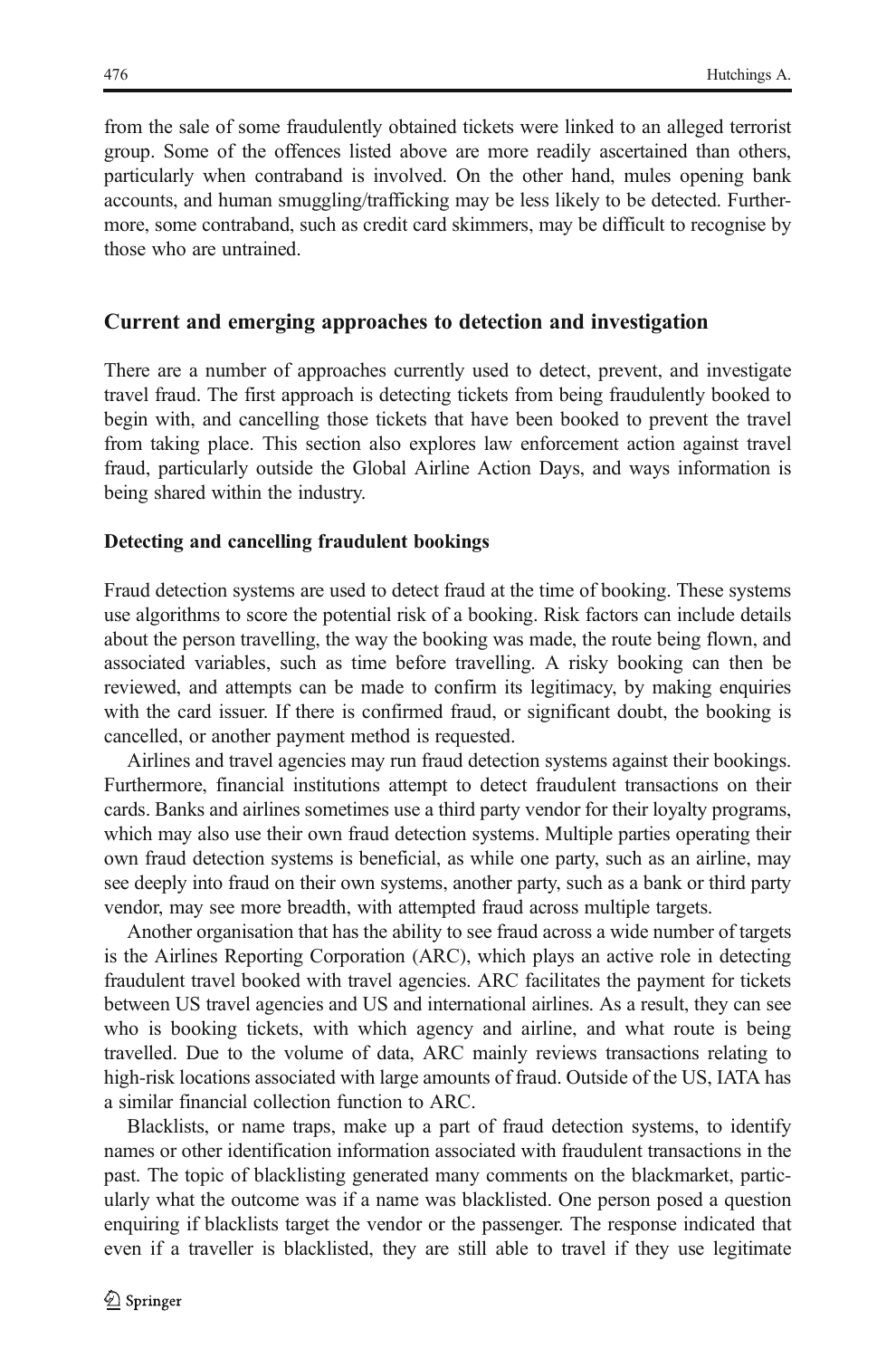payment methods. Another commentator compared a number of blacklisting practices, claiming they were often easily circumvented or non-existent. One concern with permanently blacklisting travellers is that victim travellers are not aware of the illegitimacy of their tickets. Furthermore, if limited or incorrect information is provided, making an accurate match can be difficult.

Fraud detection systems are not foolproof. In particular, they have mainly been developed to detect fraudulent credit card transactions, so few will detect more elaborate frauds. Furthermore, they are not always run against telephone or inperson bookings, or against changes to bookings. Detecting, and confirming, fraud can take some time, and the criminals have found booking close to departure can be successful. ARC only sees transactions after the end of each day, due to the way they are batched and sent for settlement of payments between the travel agencies and airlines.

One of the main difficulties with identifying fraudulent transactions relates to receiving confirmation from a bank a credit card transaction was not authorised. This can take time, particularly if multiple time zones and languages are involved. This issue is compounded when there is no incentive for the bank to detect fraud themselves, or respond in a timely fashion. If the transaction is fraudulent they suffer no financial loss, with the airline or travel agency generally liable for the chargeback.

Further ways service providers try to prevent tickets from being booked fraudulently include identifying and resetting passwords for compromised loyalty point accounts. One participant advised they see attempts to validate large numbers of credentials over short periods. The level of security for access to loyalty point accounts varies, with some just requiring a short PIN, and others a password. However, at least one airline advised they were moving to two-factor authentication.

Some airlines and travel agencies are now accepting Bitcoin as a payment method. This poses potential new avenues for fraud detection – not only detecting compromised Bitcoin, but potentially the use of block chain analysis to identify Bitcoins associated with known bad transactions such as money laundering.

### Law enforcement involvement

Getting law enforcement involved in combating travel fraud has been an ongoing process. Europol has taken the lead, coordinating the Global Airline Action Days since 2013. These have gradually expanded, to increase the number of jurisdictions involved. The action days are run in conjunction with local law enforcement, airlines and financial institutions, to detect fraudulently obtained tickets, and those travelling on them. Outside the global action days, it can be challenging to get law enforcement involved. Some of the issues include:

- The low dollar amount for one-off purchases. This has been noted in the blackmarket, where actors reassure each other the risk is low for this reason. Some participants said they could only get law enforcement involved when losses started to reach multiple hundreds of thousands of dollars.
- & Fraud is not seen as a priority for law enforcement. Furthermore, adding complex international aspects can make investigations unattractive to pursue.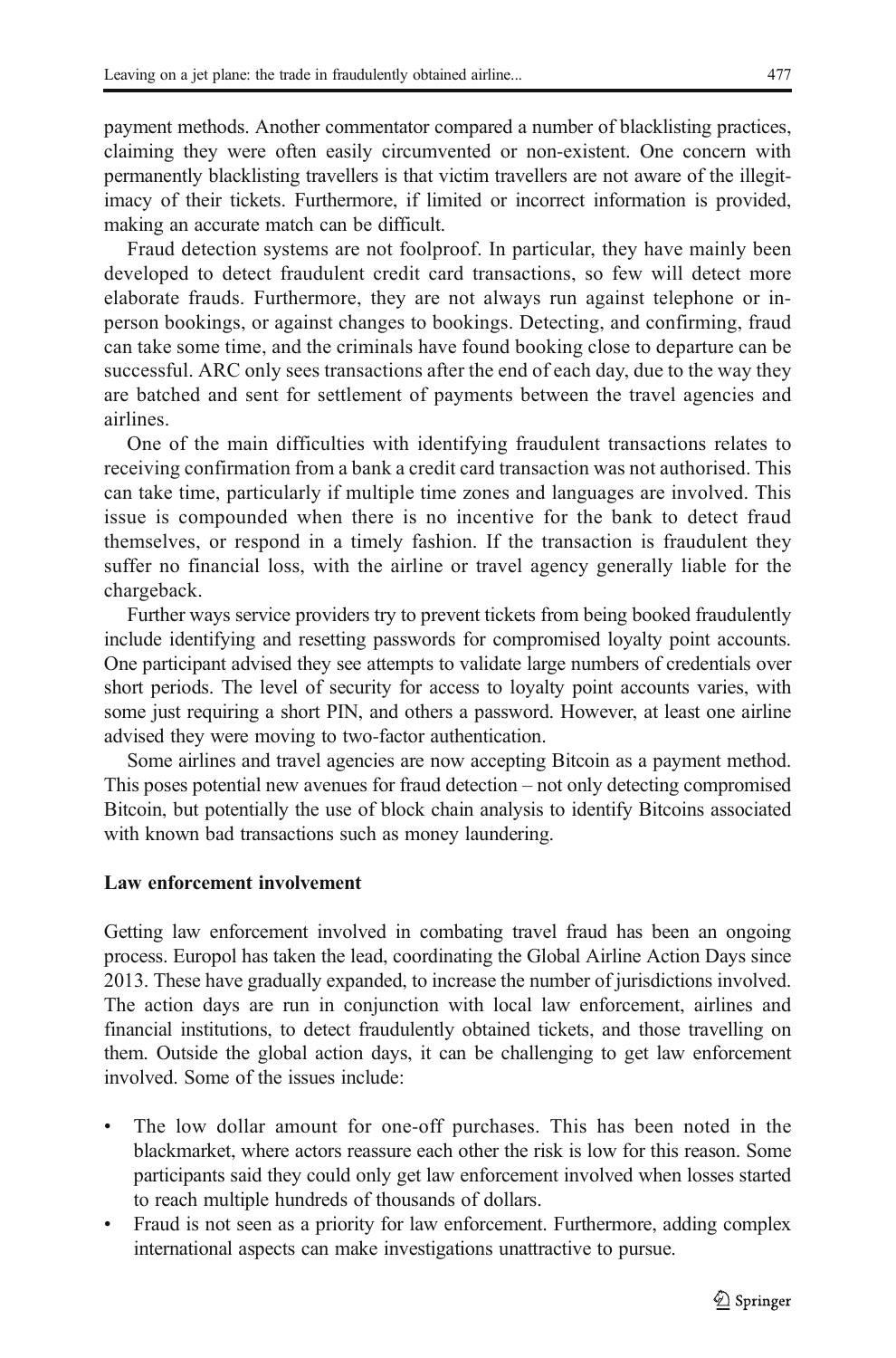- & A lack of international contacts. Like many interactions in life, having trusted relationships can make communications easier. However, due to the global nature of travel fraud, making connections with law enforcement all around the globe, with different time zones and languages, can prove difficult. While airlines advised they often have good relationships with their local law enforcement agencies, this is more difficult in non-local jurisdictions.
- & Some policing agencies do not want to, or cannot, get involved in cases not directly relating to their own country, such as when an international traveller is arriving on an airline from another country, and the affected financial institution is also overseas.
- There can be local jurisdictional issues. For example, in some countries the police officers working in airports have no jurisdiction over fraud matters.
- & A lack of awareness about travel fraud. Many law enforcement officers are not versed in complex frauds, and there is little institutional knowledge. Even when law enforcement detains a traveller, they may not know what questions to ask.
- & Problems with being able to charge those travelling. This issue is compounded when travellers are, or claim to be, victims who do not know the ticket they are travelling on has been obtained illegally. Furthermore, some law enforcement are unlikely to charge someone with credit card fraud if they are not in physical possession of the card, even for card-not-present transactions.

There is also seldom any action taken after a flight has already occurred. Of course, this can be challenging for law enforcement, because in addition to the points covered above, the location and residence of the traveller can be difficult to identify. Detaining a traveller during their journey is comparatively much simpler, due to their physical presence at the time. Furthermore, for airlines, valuable time and effort would be required, which can be better spent trying to detect and stop travel that has not yet flown. However, work is progressing to identify prolific travellers, who travel many hundreds of times on illegitimate tickets, by both law enforcement, and the travel industry. One of the biggest issues with policing travel fraud may be taking action against those responsible for making the fraudulent bookings, rather than the travellers.

There were indications that efforts to involve law enforcement were improving. Participants credited Europol and the National Cyber-Forensics and Training Alliance for helping to address this issue. Some law enforcement agencies had also started to recognise the problem, with the one cybercrime unit opening a reporting platform to receive incidents from the travel industry.

Of course, the problem is not solely about getting law enforcement involved. A related concern is the travel industry not reporting this type of fraud to the police. Due to the volume of fraud identified, and many bookings being made at the last minute, the most common response is to cancel the ticket, without any reporting. It was also believed the time and resources required to cooperate with a police investigation would be too extensive and expensive to be of value. In some countries, trust in law enforcement may be lacking, hindering cooperation with the travel industry.

#### Sharing information

Due to the number of different airlines, travel agencies and financial institutions involved, everyone holds a different piece of the puzzle and it is difficult to see the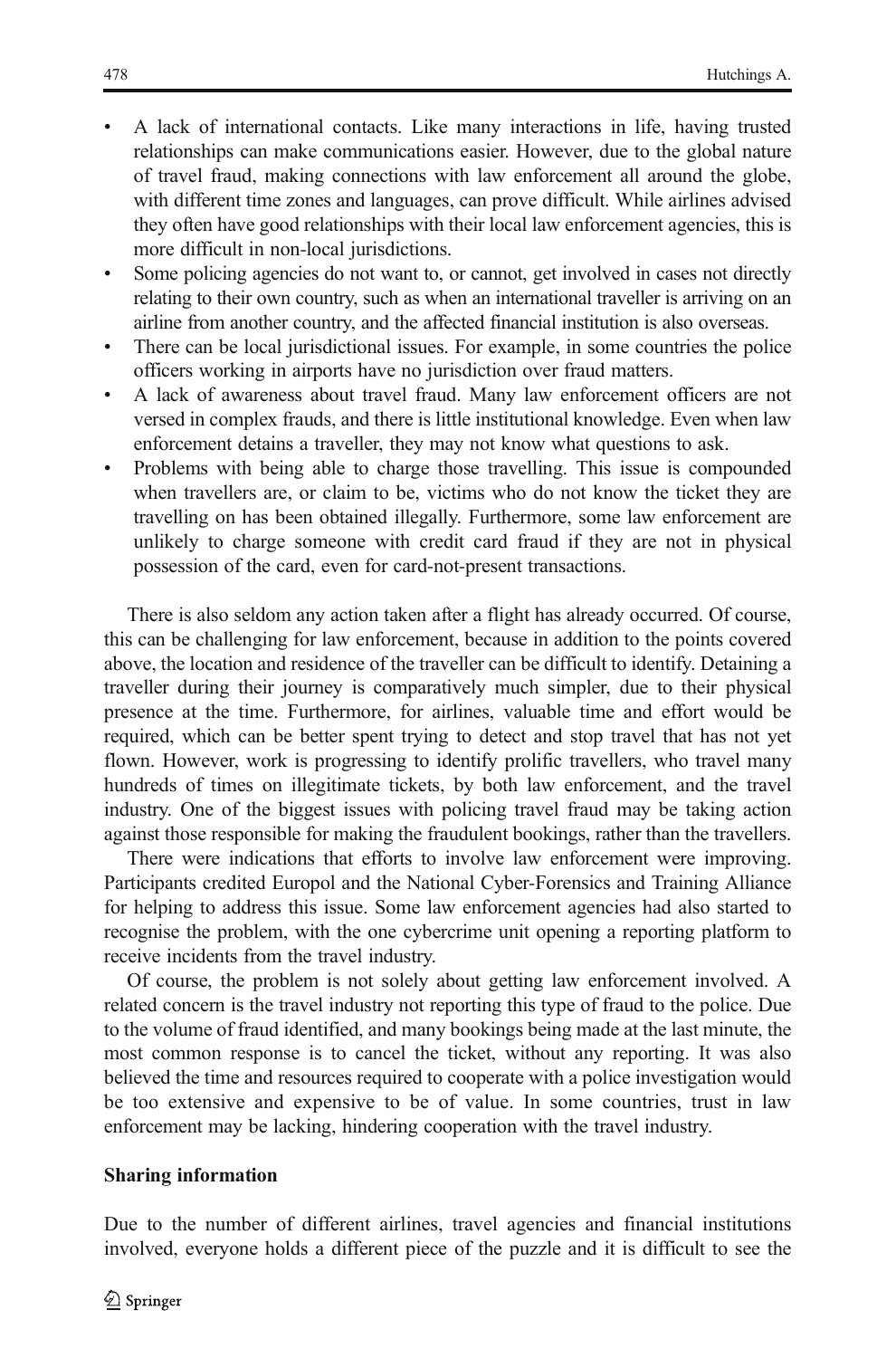whole picture. One way the response can become better coordinated, for both fraud detection and enforcement, is to share information, within the bounds of the law relating to personal data. There are concerns about the sharing of personal data, particularly when the jurisdictions and legal frameworks differ. However, there are often exemptions for the prevention of fraud, and passing information to law enforcement. Therefore, it may be possible to share data under cover of a formal contract. In all cases, local legal advice would need to be taken. The benefit of data sharing, and combatting travel fraud as a collective, is becoming recognised. While these organisations may be competitors, the value of the collective information is greater than its individual parts. As offenders may displace from one travel provider to another, learning from others' experience can mean that fraudulent bookings can be detected straightaway, before chargebacks start being incurred. In recognition of this, sharing networks have started to spring up globally. These include:

- & Listservs (email distribution lists) used to share data associated with fraudulent bookings. As they also share information relating to loyalty point compromise, data sharing partners include financial institutions, as well as airlines, law enforcement, and industry bodies.
- & The European Airlines Fraud Prevention Group. The group communicates and meets regularly, sharing data to assist in fraud detection. This group was the original group working with Europol with the global action days. As the name implies, the group is made up of European airlines.
- & Similar fraud prevention groups based in Asia and Latin America, based on the European group. These fraud prevention groups are organised under IATA.

One of the potential barriers to data sharing is trust. Organisations need to trust the data is only being used for the purposes for which it is being shared. They also need to trust whoever is centrally organising the data sharing platform. Participants advised they had started to develop better trusting working relationships with others as a result of information sharing. Some organisations seemed more comfortable with accessing information, but not sharing it themselves, but developing that trust was seen as a step towards breaking down that barrier. There were hopes for more fraud prevention groups to be set up, and that data would start to be shared across travel providers globally.

As well as sharing information between travel providers, the benefits of sharing information with financial institutions was acknowledged. This was particularly the case when attempted bookings are not processed due to fraud, but the bank is not informed of the attempted transaction. The card may be compromised, but if the issuing bank is not aware, they will not cancel the card or monitor it for other suspicious transactions.

Increasing data sharing with police may also be of value when it comes to triaging reported fraud. Europol has a database of suspects linked to other crimes, such as trafficking, illegal immigration, and financial crime. This database has been of use to link instances of travel fraud to other forms of criminality. Furthermore, the jurisdictional boundaries surrounding policing agencies means each may hold different pieces of information. Local police may hold some data, some may make it into national police databases, and, as identified, some may be shared internationally. Of course, the right questions need to be asked in the first place, and a standard questionnaire for use by law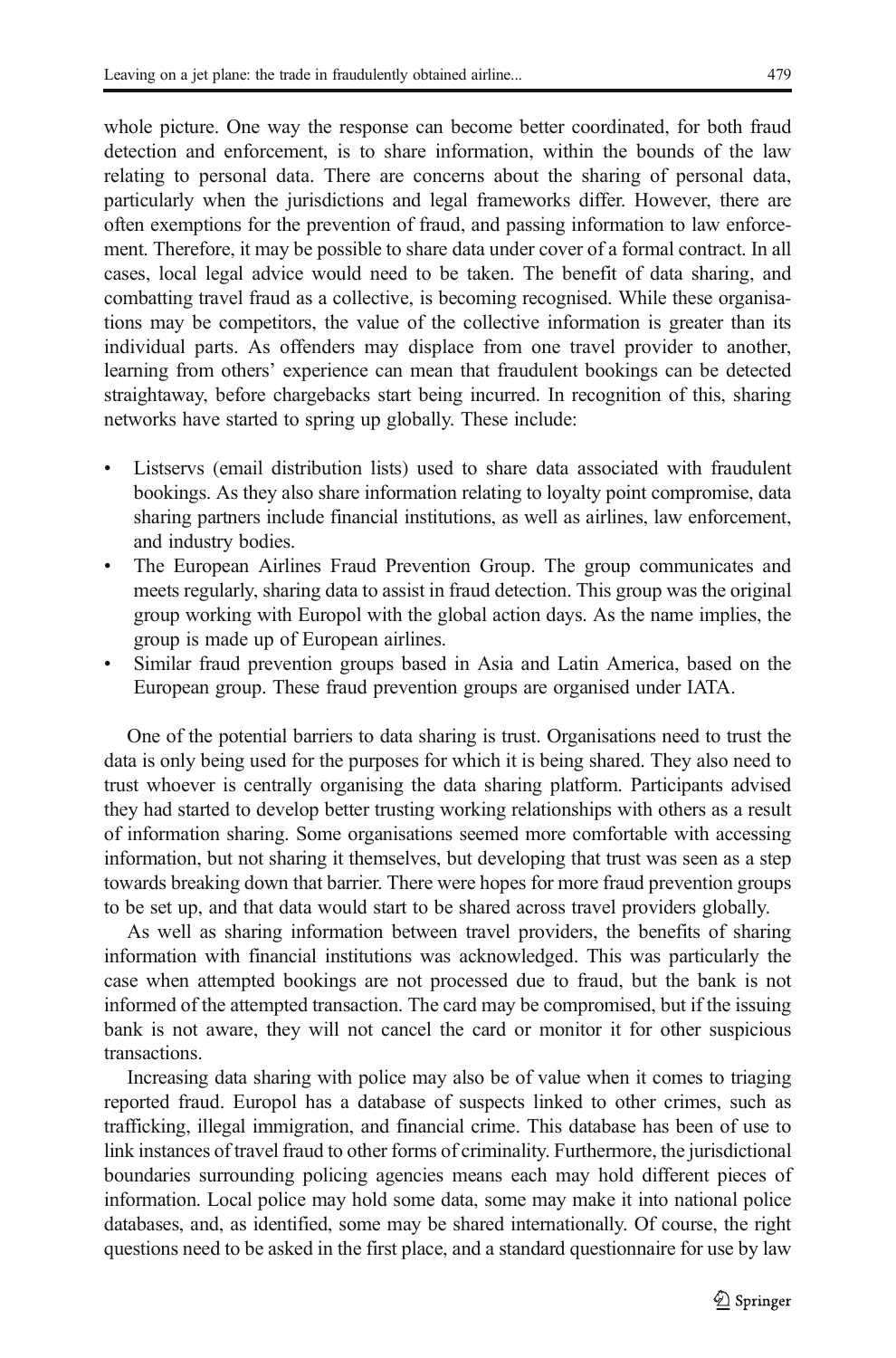enforcement may be a good place to start. Only data properly recorded, shared, and searched will be of later use.

Because of the way participants were identified to be interviewed for this research, everyone was highly connected and involved in data sharing. However, it was acknowledged there are many involved in the industry that do not yet benefit directly from such an approach.

### Potential alternative intervention and disruption opportunities

Crime script analysis is used to identify the intervention points where crime disruption initiatives may have the best effect. One way to focus on structural chokepoints relating to the online trade of illicit goods is to identify those aimed at disrupting the act, the actor, and the marketplace [[43](#page-26-0), [44\]](#page-26-0). In relation to travel fraud, the act is obtaining tickets fraudulently, the actors are those buying, selling and travelling on tickets, and the marketplace is where the fraudulently obtained tickets are sold. There is not scope to identify all the different ways these methods may be detected and prevented within this section, particularly as some are likely to have already been implemented. However, during the interviews it became evident there were some initiatives that may be of use to address particular chokepoints, which were either not used, or were underutilised.

### Interventions aimed at the act

Known methods for obtaining tickets fraudulently include the use of compromised credit cards, loyalty point fraud, unauthorised access to the global distribution systems, compromised business accounts, and to a lesser extent, identity fraud and voucher fraud. In relation to compromised credit cards, one participant advised 20% of airlines did not verify credit cards through the CVV, the three digits located on the back of the card. Requesting the CVV at the time of transaction may be one step that can be taken to improve security. While this is useful, it is not foolproof, as the CVV may also be compromised. In addition, recent research has found bots may be utilised to guess the CVV and expiration date of Visa cards in as little as six seconds [\[45\]](#page-26-0).

A number of disruption mechanisms may be useful for preventing loyalty point fraud. Some participants noted the first thing they saw occur on accounts once they had been compromised was a change of email address, and sometimes other contact details such as phone number. Therefore, making it more difficult to change the details on the account for someone who is not the account holder could provide better security. Some form of multifactor authentication may be applicable to address this problem. For example, changing the telephone number may require the account holder to confirm the change via an email sent to the address on the account. Conversely, changing the email address may require an authentication code sent to the account holder's phone to be entered. Changes to the contact details made over the phone, as well as using the online system, would also need to be verified, to minimise displacement. Implementing some kind of multi-factor authentication for access to accounts could also be a future consideration, although the specific needs of travellers do need to be taken into account. For mobile authentication, this includes access to mobile phone networks and the high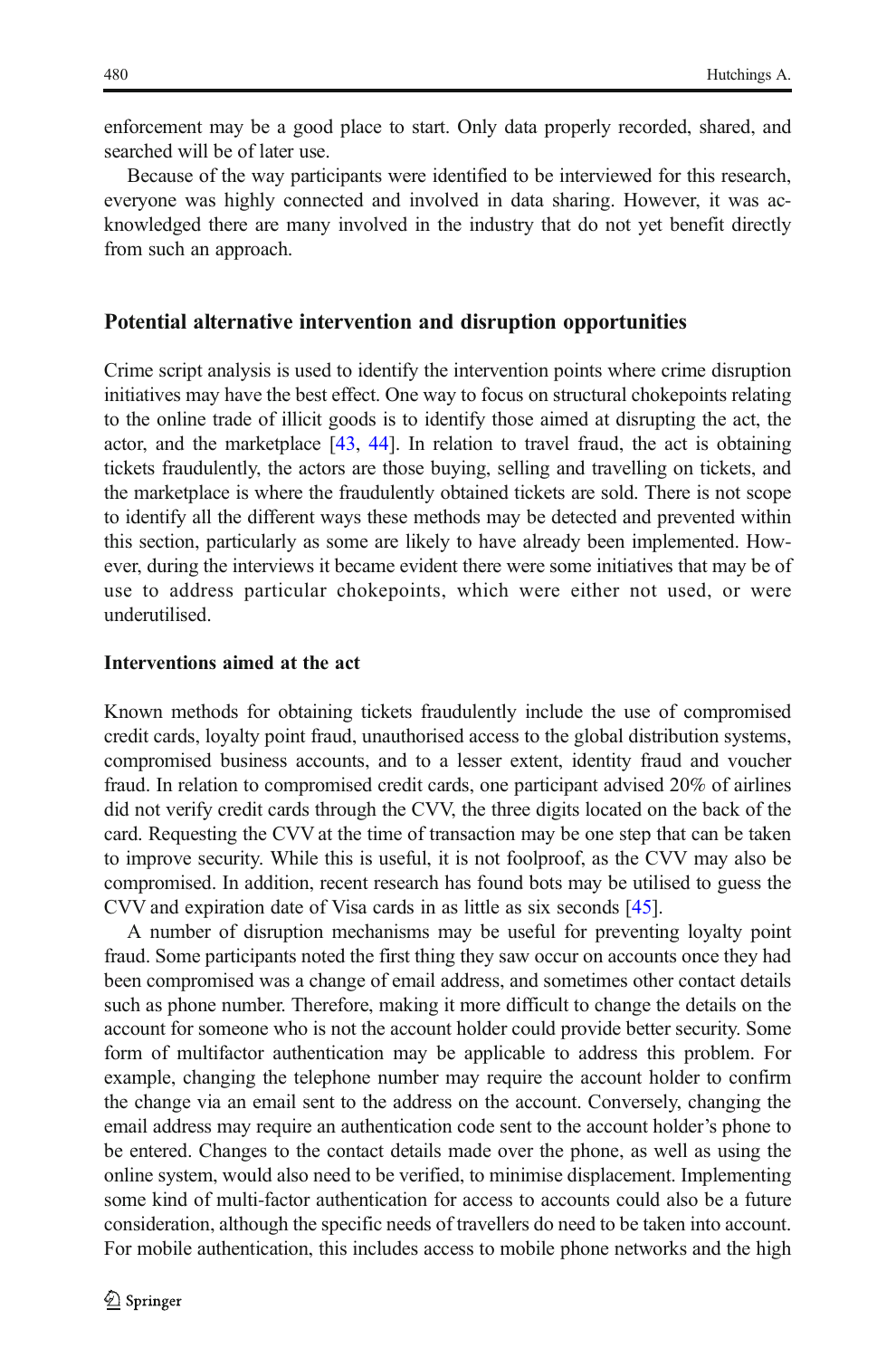cost of roaming charges, while for physical tokens there may be limitations on what account holders will want to carry with them.

Some participants also advised they could see credentials, apparently breached elsewhere, being checked against their loyalty account login systems for a match. Automated checkers are also used for compromised credit cards, to determine if a card is still active. Potential countermeasures against credit card checkers may also be of value to prevent the automated checking of credentials. Anti-automation methods suggested by Peacock and Friedman [[46](#page-26-0)] include the use of CAPTCHAs, reputation methods, proof-of-work problems and real-time polymorphic web content. This would require offenders to test credentials manually, thereby increasing the effort, cost and time involved.

There could also be changes to how cancellations are handled to have a greater impact on travellers using fraudulently obtained tickets. It seems the most disruption is caused when flights are cancelled immediately before boarding, as cancelling them beforehand provides time to make alternative travel arrangements. Furthermore, this is likely to have a negative effect on the reputation of blackmarket sellers, who in some cases are requesting escrow funds to be released prior to the flight. One way airlines could change their practice is to only notify cancellations due to fraudulently obtained tickets at the time of check-in. The argument against this is victim travellers would be left stranded. While they may have to pay twice in order to travel, this is likely to be the same outcome if the ticket is cancelled earlier.

It is noted some of these methods, and others, that may disrupt fraudulent bookings require an investment on behalf of the travel provider. For airlines to invest in better security, there is a recognised need for a change in the perception at the corporate board level that fraud detection is not an expense, but a saving.

#### Interventions aimed at the actor

Interventions aimed at particular key actors may have a disproportionately large effect. Some participants believed a small number of actors are associated with the majority of fraudulent sales and re-sales. These actors are perhaps the targets law enforcement should be focussing on, rather than only those who are travelling on the tickets they obtain.

For key actors operating on online blackmarkets, where attribution may be difficult, there are other ways their businesses may be disrupted. These methods are aimed at creating the appearance of mistrust between buyers and sellers, referred to as 'lemonising the market'. A lemon market is one in which there is quality uncertainty; therefore, those selling quality products are unable to differentiate from sellers with poor-quality products and cannot compete with their low prices [[47](#page-26-0)]. As a result, engaging in the market would increase the effort and cost of crime for buyers and reduce their expected benefits. Markets may be lemonised using Sybil and slander attacks, leaving comments highlighting the dangers of travelling on fraudulently obtained tickets, and providing false information. In relation to travel fraud, sellers are usually provided with information about who is travelling. Sowing mistrust within the blackmarket may have people thinking twice before providing personal information. However, it is important to consider legitimacy and due process when undertaking such disruption activities [\[44](#page-26-0)].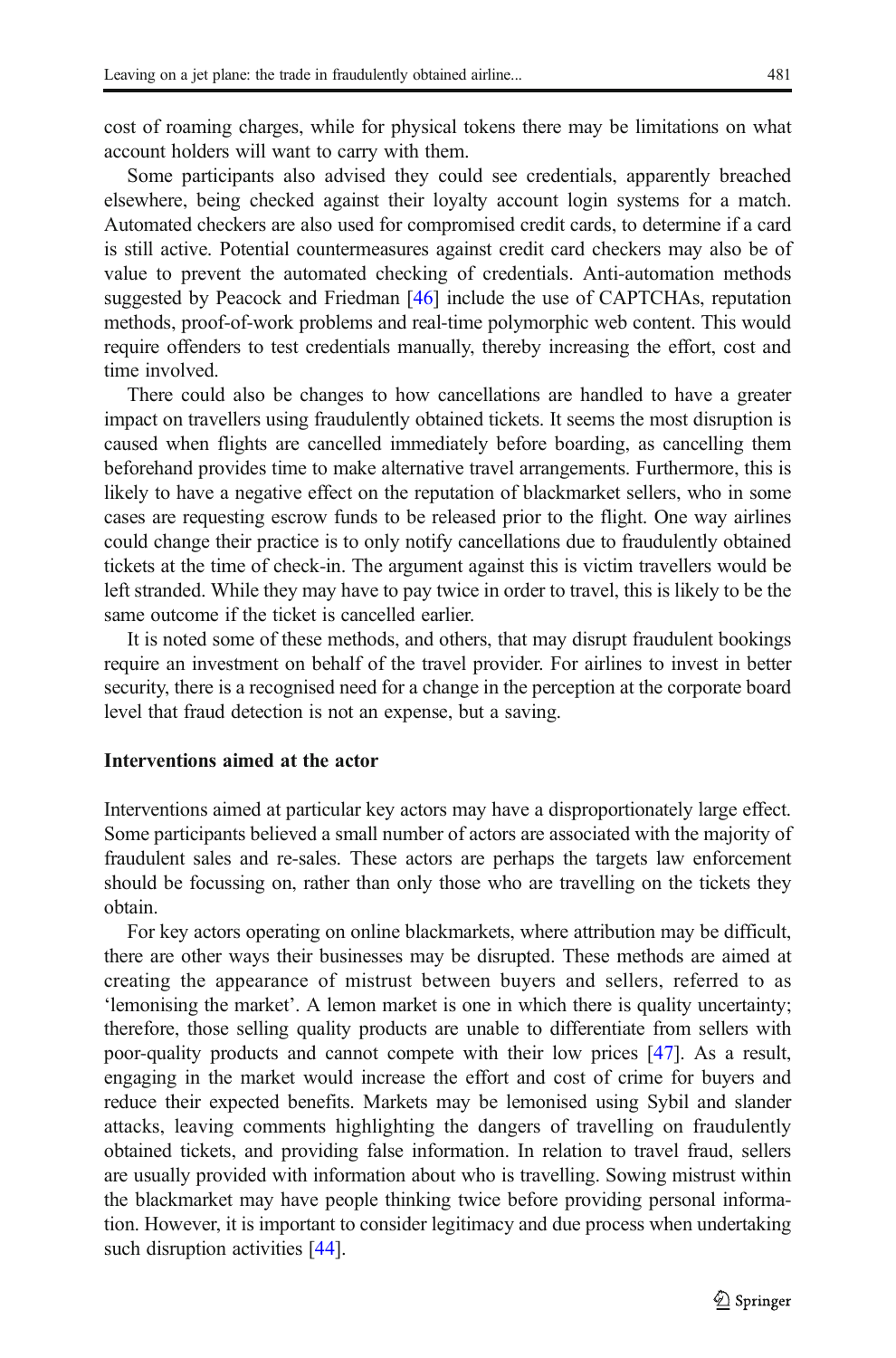There was some indication on the blackmarket that actors are aware blacklists are not permanent. Those communicating this indicated it was important to them. They wanted to make sure that if they were detected, they would still be able to fly with that airline in the future. Therefore, airlines may want to consider a policy that travellers repeatedly detected travelling, or attempting to travel, on fraudulently purchased tickets be permanently blacklisted, regardless of whether the later ticket is purchased illegally or not. While this may mean airlines are missing out on a small amount of future revenue, it also increases the cost to potential complicit travellers.

It is apparent that employee misuse and corruption are elements enabling some forms of travel fraud. The level of employee misuse was not known, and it is likely to be under-detected. Furthermore, there is some opportunity for law enforcement corruption, which can be particularly hard to detect. This can included systematic corruption, such as providing tips about when not to travel, or can be opportunistic, such as accepting a bribe. It has been argued that successfully addressing corruption requires a systematic approach by governments [[48\]](#page-26-0). Broad law enforcement anti-corruption initiatives, that are aimed at the issue overall rather than on specific crime types, include establishing an anti-corruption agency, providing adequate pay, staff rotation, ensuring staff are not politically appointed, creating disincentives for corruption, removing opportunity, increasing transparency and addressing cultural issues within the organisation [[48\]](#page-26-0). In relation to insiders, restricting the ability to issue tickets or internal currencies, having systems in place to detect misuse, and the use of background checks at the time of recruitment may also be beneficial.

One participant suggested a way to prevent people buying tickets fraudulently was to reduce the demand for cheap tickets. Along this line of thinking, there is a need to reduce global inequalities and the mistreatment of people, such as the labour and sexual exploitation that is associated with human smuggling. Similarly, legitimate ways for people to seek refuge, rather than travelling illegally to seek asylum, could reduce demand. Of course, such approaches require political will, which seems to be in short supply.

#### Interventions aimed at the marketplace

The marketplace for fraudulently obtained tickets includes the online blackmarket where sellers advertise, as well as the fake travel agencies, and communities where tickets are sold by word of mouth. One way to disrupt fake travel agencies is website takedown. Websites can be taken down by requesting registrars suspend the domain name, or hosting provider remove the offending site [[49\]](#page-26-0). Ownership of website takedown can be problematic when there is no specific brand involved. For example, a website imitating a legitimate airline or travel agent may come to the attention of, and by dealt with by, the brand owner. However, fake travel agencies that do not imitate any one particular brand are perhaps less likely to be requested to be taken down, even though they cause harm to the industry overall [[50](#page-26-0)]. IATA and ARC accredit travel agencies, and could potentially take a role in requesting websites be taken down that have been linked to fraudulent tickets and are not accredited with them, or pay for commercial takedown companies to do this for them. IATA and ARC may also be in a position to provide advice to the travel industry about how to request websites that are copying legitimate travel businesses to be taken down.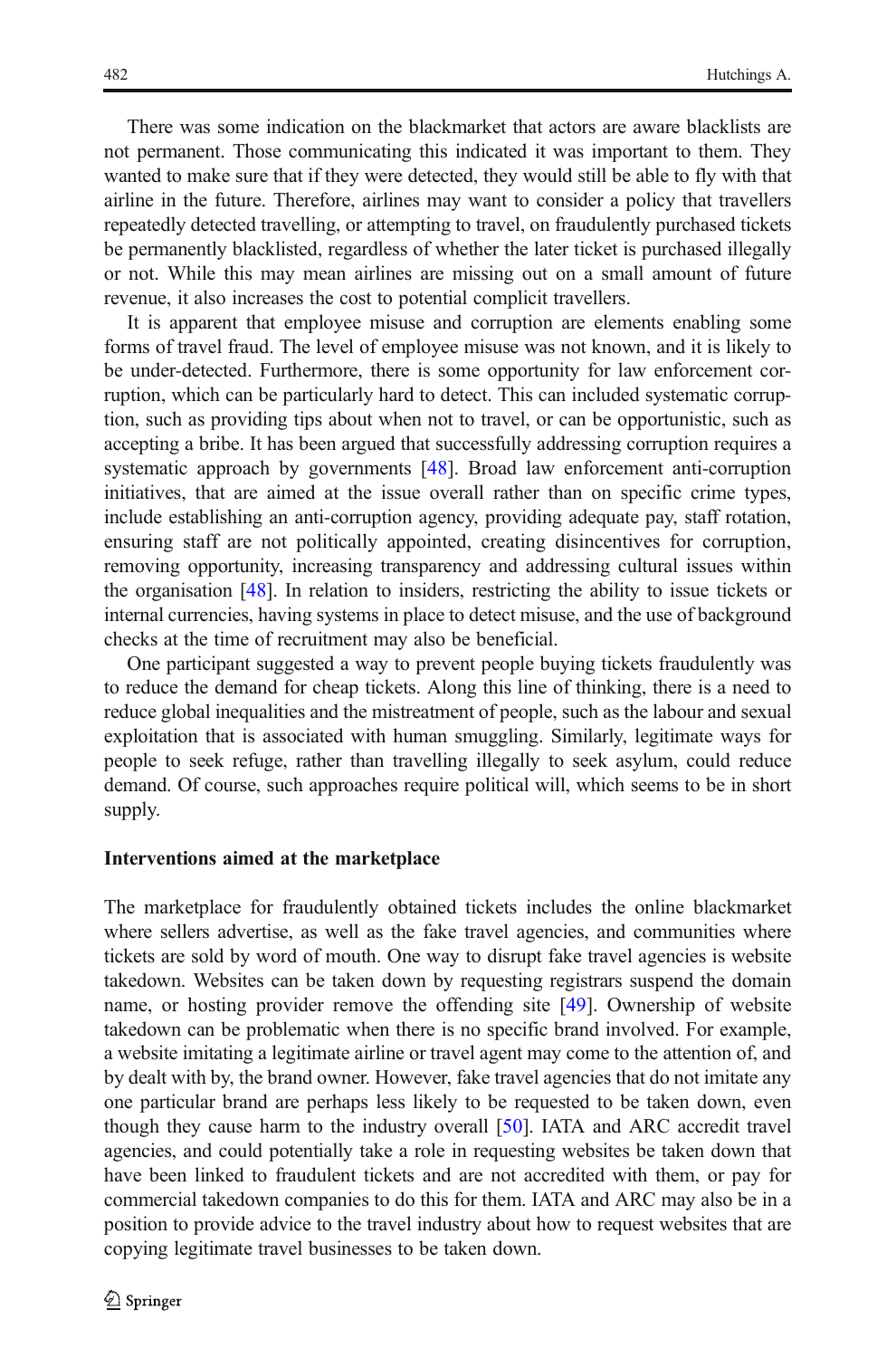It can be difficult for potential travellers to verify if an online travel agency is legitimate or not. As stated, travel agencies are accredited through IATA and/or ARC. However, knowing to check for accreditation, or being able to identify where accreditation is faked, is unlikely for the average consumer. Even fake travel agencies can have websites that appear professional, and some participants noted the fake travel agencies were purchasing Google AdWords in order to promote their websites.

Here, Google has some past experience in how to disrupt the trade in illicit goods. Google bars unlicensed pharmacies from purchasing AdWords, by cross-referencing against a list of law-abiding pharmacies. Google does this to comply with US legislation relating to the supply of prescription drugs. Therefore, the organisation has the capability, but not necessarily the incentive, to ensure advertisements for travel services come from organisations accredited with IATA and ARC. It is possible the collective power of the travel industry will carry some clout with Google to implement such a preventative measure. While Google's intervention did not completely stop the illicit trade in pharmaceuticals, their actions did mean operators had to find alternative ways in which to drive traffic to their online stores [\[36\]](#page-26-0).

### Conclusion and discussion

Methods by which airline tickets are fraudulently obtained are usually compromised credit card details and loyalty point accounts, gaining access to the global distribution systems by compromising travel agencies, and to business accounts by compromising organisations. Identity fraud may play a role, however this is more difficult to carry out successfully, and involves a greater amount of effort than other methods. The fraudulent trade in travel gift vouchers has also been identified as a means for obtaining illicit airline tickets.

While some fraudulently obtained tickets are detected and cancelled before they are flown, it is apparent that many travellers using these tickets travel successfully. In some cases, the booking is not detected in time, and sometimes it is not known to be fraudulent until some time later, when a chargeback is received. Those obtaining tickets use a variety of methods minimise the likelihood the booking will be detected before the flight takes place.

Those travelling on fraudulently obtained tickets purchase them through online blackmarkets, fake travel agencies, by word of mouth, or through genuine travel agencies where an employee is passing through stolen credentials. In some cases, they have not purchased the ticket directly themselves, but are provided the ticket by a mule handler, smuggler or trafficker, or by co-offenders they are committing other crimes with.

When a traveller is detected travelling on fraudulently obtained tickets, they invariably claim they are unaware of the ticket's origin. They claim the ticket was obtained through a family member of friend, or a travel agency that must have been dodgy. While some of the claims of innocence are likely to be true, buyers on the blackmarkets are being coached to make similar assertions, and there are suggestions they falsify receipts and communications to back up their story. This causes problems for law enforcement when it comes to taking legal action against travellers, and subsequently there are few prosecutions.

Travel fraud has been linked to a number of other crime types. These include smuggling contraband, including drugs, cash, and cigarettes and tobacco. In some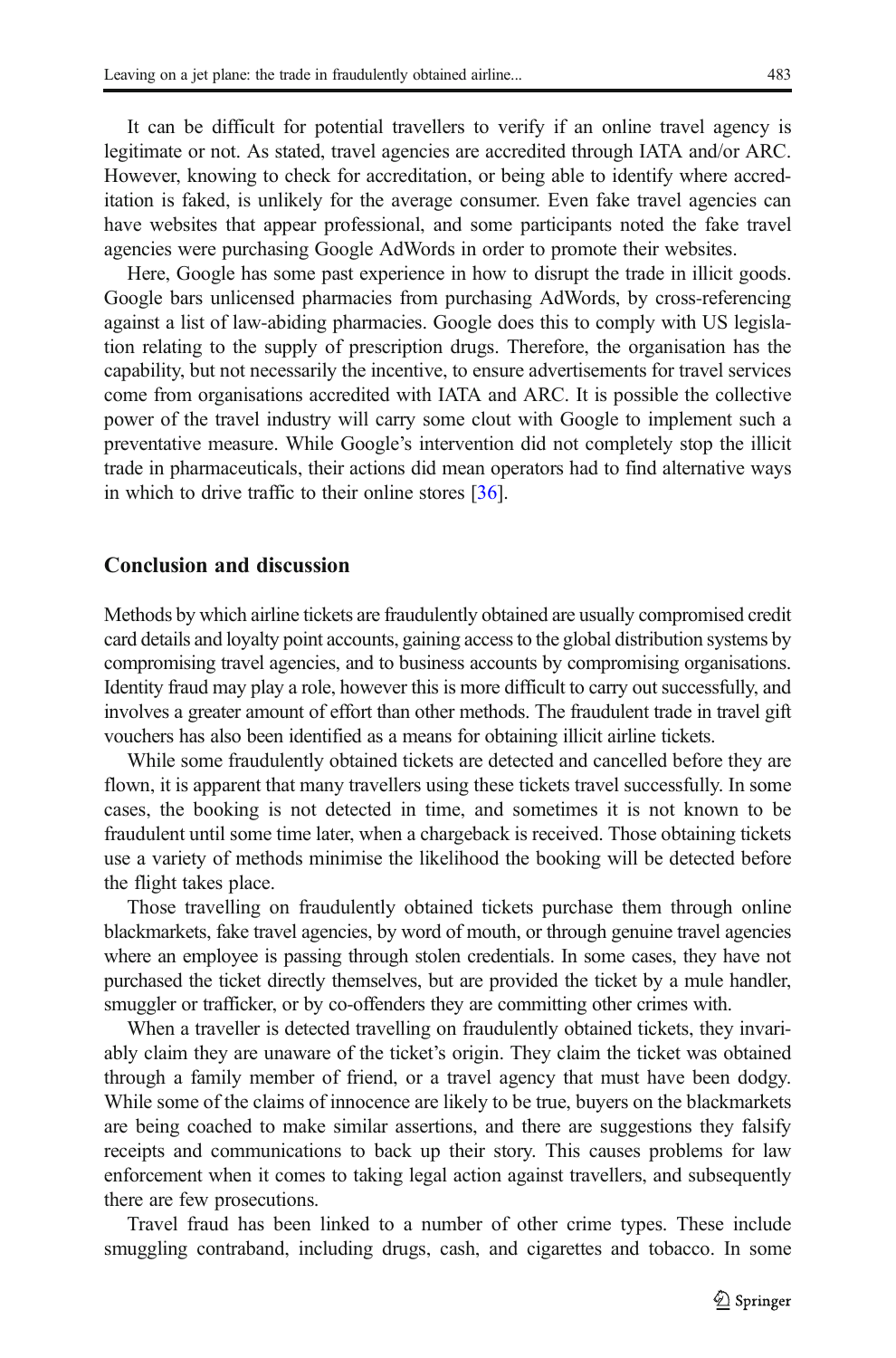cases the movement of people has been linked to human trafficking, including for sexual exploitation, human smuggling, and illegal immigration. Property crimes include theft and robberies, including within airports, such as pickpocketing and organised shoplifting. In addition to smuggling cash, people can be transported to a country for the purpose of opening bank accounts, which are used for money laundering. And finally, further credit card fraud can be enabled through travel fraud, such as setting up skimmers and travelling to new destinations in order to use compromised card data.

Travel fraud has changed over time. This change has been driven by new opportunities, as well as displacement, as old methods have become more difficult to carry out successfully. This explains why there are so many different methods for fraudulently obtaining tickets. It is likely offenders will continue to innovate, taking advantage of different ways the travel industry serves their legitimate customers, as well as new, and existing, fraud methods that arise.

Airlines and the travel industry attempt to detect fraudulent bookings before travel has taken place. One way of doing this is the use of fraud detection systems, which are often paid-for services offered by the financial sector. There may be ways to improve the scope for what is monitored for fraud detection, such as by expanding the information sharing groups that have been set up. These groups have been built upon established relationships, and the sharing of information is a sensitive issue, particularly with competitors. However, to quote Aristotle, 'the whole is greater than the sum of its parts'. Organisations may see the benefits of quickly detecting travel fraud outweigh the cost of letting competitors know details of when they have been defrauded. Furthermore, the sharing of information between the travel and financial industries can be improved. This includes banks providing timely confirmation if a card has been compromised, and conversely, being informed if a fraudulent purchase has been attempted, but voided before the transaction has been completed.

Some of the challenges for law enforcement relate to understanding the travel fraud problem. The use of proforma interview schedules, to ask detailed and pertinent questions and seek evidence, may be beneficial. Feeding the intelligence gained back to an international system would also be advantageous, so it can be analysed strategically. Ultimately, focusing on those obtaining tickets, rather than travellers, may have more impact. Some law enforcement are also providing central points of contact for receiving reports of fraud from the travel industry.

Some of the issues when it comes to detecting and preventing travel fraud come down to incentives for the various players. For example, participants perceived financial institutions as having no incentive to detect fraud, or to quickly confirm fraudulent transactions, as the cost is borne by the merchant. Law enforcement may be reluctant to pursue travel fraud cases due to their transnational nature, which makes it difficult to obtain evidence and prolongs the investigation. Furthermore, disrupting the advertising of fake travel agencies means the advertising platform is missing out on revenue, and increasing their costs. These problems may be addressed by asking how organisations might be rewarded for being more proactive, or conversely, what they might suffer as a consequence of not taking action when it is in their power to do so.

Finally, as Nohl's [[28](#page-25-0)] work demonstrates, travel is booked using legacy systems. Even old systems pose new threats, and travel fraud is likely to continue to evolve in new ways. The challenge will be in identifying new methods and being able to respond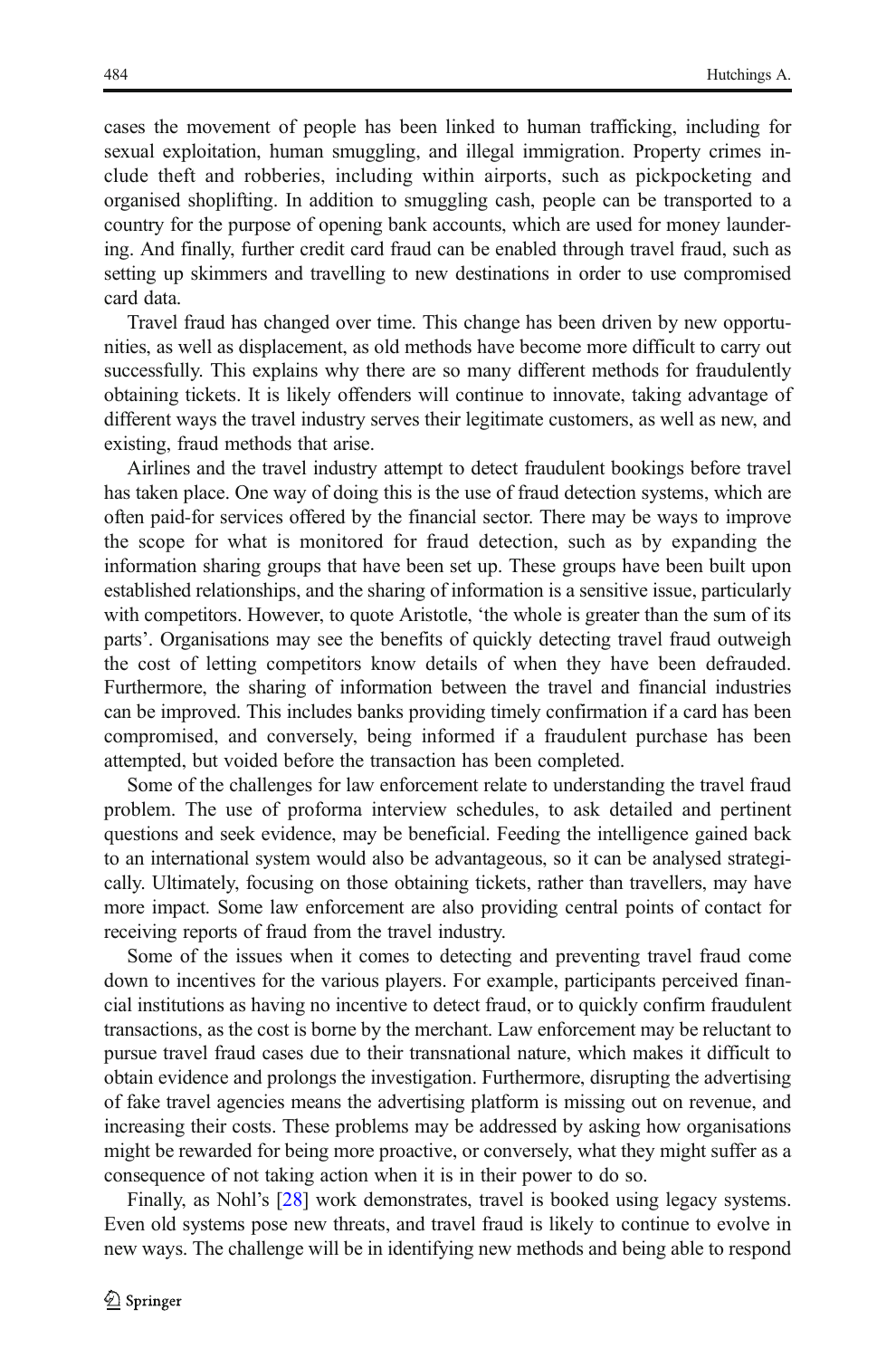<span id="page-24-0"></span>appropriately, and timely, fixing vulnerabilities in these systems as they arise, or detecting them before they are exploited.

This research has attempted to overcome the significant difficulties associated with this challenging area of research. However, a number of limitations in the research design are identified. First, while participants were from the US, Asia, and Europe, there may be regional differences in the characteristics of the frauds that have not been identified. Second, this analysis only looks at the current state of play. It is likely that travel fraud will change over time, with new opportunities and in response to crime prevention and fraud detection methods. Furthermore, it is possible additional methods to commit travel fraud are more successful, and have not been identified. And finally, as this research is exploratory, it is not attempted to quantify the various aspects that have been identified.

Acknowledgements I thank and acknowledge all participants who agreed to be formally interviewed, or who met with me informally for the purpose of this research. All participants were passionate and enthusiastic about their work, which often was in very challenging environments with competing priorities. Many came with a vast amount of experience, and had made considerable inroads in trying to combat travel fraud. The analyst who assisted with facilitating interviews, a visit, and access to case material deserves a special thank you for their efforts. Finally, this work would also not have been possible without the valuable assistance of Nicolas Christin and Kyle Soska at Carnegie Mellon University, Richard Clayton and Ross Anderson at the University of Cambridge, and my other colleagues in the Cambridge Cybercrime Centre.

Funding This work was supported by the Department of Homeland Security (DHS) Science and Technology Directorate, Cyber Security Division (DHSS&T/CSD) Broad Agency Announcement 11.02, the Government of Australia and SPAWAR Systems Center Pacific [contract number N66001–13-C-0131] (to 30 September 2016); and the UK Engineering and Physical Sciences Research Council (EPSRC) [grant EP/ M020320/1] for the University of Cambridge, Cambridge Cybercrime Centre (from 1 October 2016). The opinions, findings, and conclusions or recommendations expressed are those of the authors and do not reflect those of the aforementioned agencies.

Open Access This article is distributed under the terms of the Creative Commons Attribution 4.0 International License (http://creativecommons.org/licenses/by/4.0/), which permits unrestricted use, distribution, and reproduction in any medium, provided you give appropriate credit to the original author(s) and the source, provide a link to the Creative Commons license, and indicate if changes were made.

### **References**

- 1. Broséus, J., Rhumorbarbe, D., Mireault, C., Ouellette, V., Crispino, F., & Décary-Hétu, D. (2016). Studying illicit drug trafficking on darknet markets: Structure and organisation from a Canadian perspective. Forensic Science International, 264, 7–14.
- 2. Christin, N. (2013). Traveling the silk road: A measurement analysis of a large anonymous online marketplace. Paper presented at the 22nd international conference on world wide web, Rio de Janeiro.
- 3. Holt, T. J., & Lampke, E. (2010). Exploring stolen data markets online: Products and market forces. Criminal Justice Studies: A Critical Journal of Crime, Law and Society, 23(1), 33–50.
- 4. Motoyama, M., McCoy, D., Levchenko, K., Savage, S., & Voelker, G. M. (2011). An analysis of underground forums. Paper presented at the ACM SIGCOMM Conference on Internet Measurement, Berlin.
- 5. Soska, K., & Christin, N. (2015). Measuring the longitudinal evolution of the online anonymous marketplace ecosystem. Paper presented at the 24th USENIX security symposium, Washington, D.C.
- 6. Hutchings, A., & Holt, T. J. (2014). A crime script analysis of the online stolen data market. British Journal of Criminology, 596–614. <https://doi.org/10.1093/bjc/azu106>.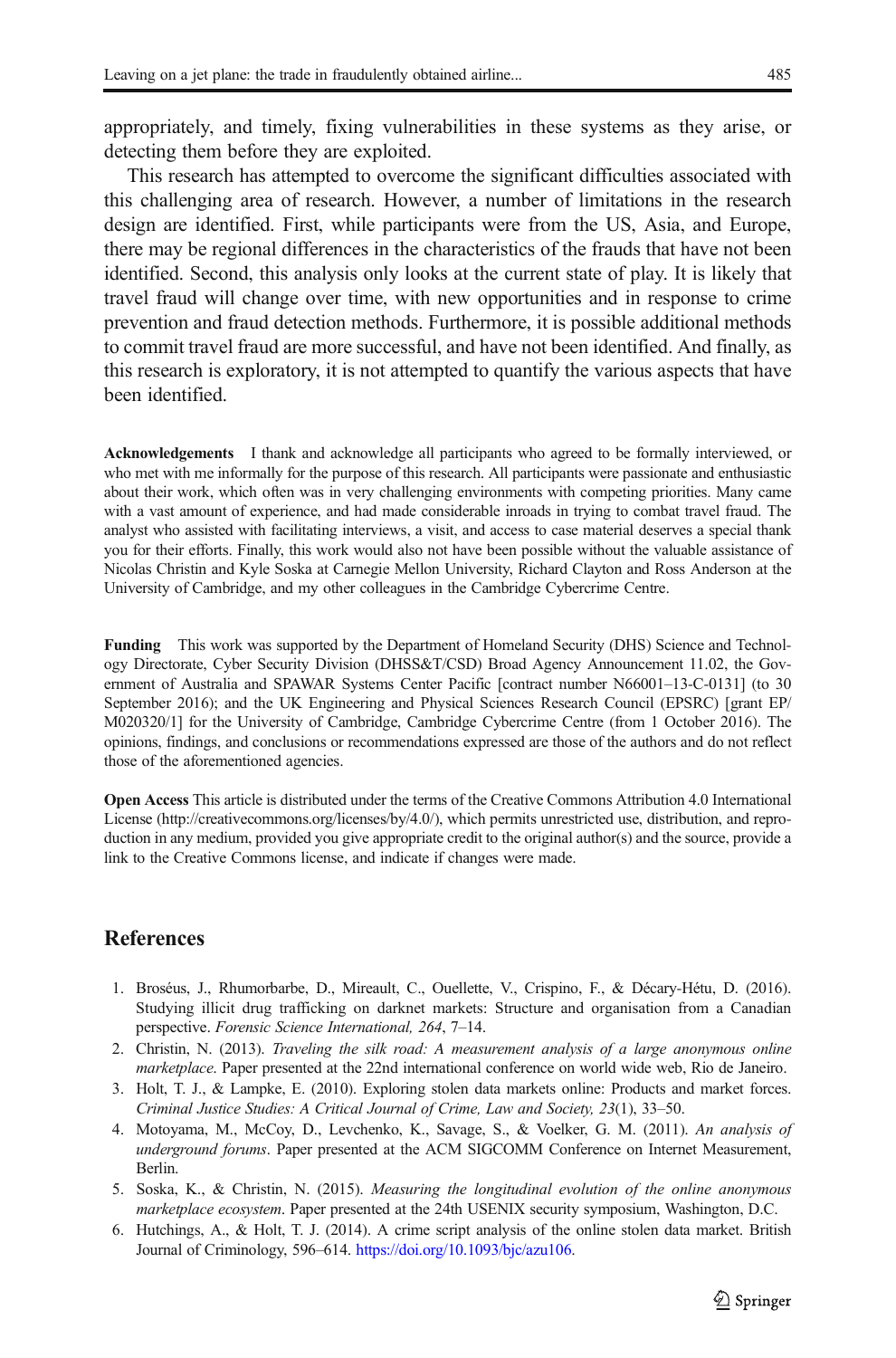- <span id="page-25-0"></span>7. Tor. (2017). Tor: Overview. Retrieved March 24, 2017, from [https://www.torproject.org/about/overview.](https://www.torproject.org/about/overview.html.en) [html.en](https://www.torproject.org/about/overview.html.en)
- 8. The Invisible Internet Project. (2017). What does I2P do for you? Retrieved February 25, 2017, from <https://geti2p.net/en/>
- 9. Moore, T., Clayton, R., & Anderson, R. (2009). The economics of online crime. The Journal of Economic Perspectives, 23(3), 3–20.
- 10. Tcherni, M., Davies, A., Lopes, G., & Lizotte, A. (2016). The dark figure of online property crime: Is cyberspace hiding a crime wave? Justice Quarterly, 33(5), 890–911.
- 11. Holt, T. J., Smirnova, O., & Hutchings, A. (2016). Examining signals of trust in criminal markets online. Journal of Cybersecurity, 2(2), 137–145.
- 12. Europol. (2013). European day of action targets airline fraudsters. Retrieved April 30, 2017, from <https://www.europol.europa.eu/newsroom/news/european-day-of-action-targets-airline-fraudsters>
- 13. Europol. (2014a). 113 people detained and 70 arrested in action day tackling airline fraud. Retrieved April 30, 2017, from [https://www.europol.europa.eu/newsroom/news/113-people-detained-and-70](https://www.europol.europa.eu/newsroom/news/113-people-detained-and-70-arrested-in-action-day-tackling-airline-fraud) [arrested-in-action-day-tackling-airline-fraud](https://www.europol.europa.eu/newsroom/news/113-people-detained-and-70-arrested-in-action-day-tackling-airline-fraud)
- 14. Europol. (2014b). 118 arrested in global action against online fraudsters in the airline sector. Retrieved April 30, 2017, from [https://www.europol.europa.eu/newsroom/news/118-arrested-in-global-action](https://www.europol.europa.eu/newsroom/news/118-arrested-in-global-action-against-online-fraudsters-in-airline-sector)[against-online-fraudsters-in-airline-sector](https://www.europol.europa.eu/newsroom/news/118-arrested-in-global-action-against-online-fraudsters-in-airline-sector)
- 15. Europol. (2015a). 133 people detained in global action tackling airline fraud. Retrieved April 30, 2017, from [https://www.europol.europa.eu/newsroom/news/133-people-detained-in-global-action-tackling](https://www.europol.europa.eu/newsroom/news/133-people-detained-in-global-action-tackling-airline-fraud)[airline-fraud](https://www.europol.europa.eu/newsroom/news/133-people-detained-in-global-action-tackling-airline-fraud)
- 16. Europol. (2015b). Global action against online air ticket fraudsters sees 130 detained. Retrieved April 30, 2017, from [https://www.europol.europa.eu/content/global-action-against-online-air-ticket-fraudsters](https://www.europol.europa.eu/content/global-action-against-online-air-ticket-fraudsters-sees-130-detained)[sees-130-detained](https://www.europol.europa.eu/content/global-action-against-online-air-ticket-fraudsters-sees-130-detained)
- 17. Europol. (2016). Global action against airline fraudsters: 193 detained. Retrieved April 30, 2017, from <https://www.europol.europa.eu/newsroom/news/global-action-against-airline-fraudsters-193-detained>
- 18. Europol. (2017a). 153 detained for ticket fraud following worldwide law enforcement operation. Retrieved July 3, 2017, from [https://www.europol.europa.eu/newsroom/news/153-detained-for-ticket](https://doi.org/10.1093/bjc/azu106)[fraud-following-worldwide-law-enforcement-operation](https://doi.org/10.1093/bjc/azu106)
- 19. Europol. (2017b). 195 individuals detained as a result of global crackdown on airline ticket fraud. Retrieved November 22, 2017, from [https://www.europol.europa.eu/newsroom/news/195-individuals](https://www.europol.europa.eu/newsroom/news/195-individuals-detained-result-of-global-crackdown-airline-ticket-fraud)[detained-result-of-global-crackdown-airline-ticket-fraud](https://www.europol.europa.eu/newsroom/news/195-individuals-detained-result-of-global-crackdown-airline-ticket-fraud)
- 20. Button, M., & Cross, C. (2017). Cyber frauds, scams and their victims. Oxon: Routledge.
- 21. The United States Department of Justice. (2017). West African computer hacker sentenced to Federal Prison. Retrieved July 4, 2017, from [https://www.justice.gov/usao-ndga/pr/west-african-computer](https://www.justice.gov/usao-ndga/pr/west-african-computer-hacker-sentenced-federal-prison)[hacker-sentenced-federal-prison](https://www.justice.gov/usao-ndga/pr/west-african-computer-hacker-sentenced-federal-prison)
- 22. Crime and Justice. (2014). Ilford phishing fraudsters jailed. Retrieved April 30, 2017, From <http://crimeandjustice.co.uk/2014/07/17/ilford-phishing-fraudsters-jailed/>
- 23. Levi, M. (1998). Offender organization and victim responses:Credit card fraud in international perspective. Journal of Contemporary Criminal Justice, 14(4), 368–383.
- 24. Levi, M. (2008). Organized fraud and organizing frauds: Unpacking research on networks and organization. Criminology and Criminal Justice, 8(4), 389–419.
- 25. Payne, B. K. (2016). Expanding the boundaries of criminal justice: Emphasizing the "S" in the criminal justice sciences through interdisciplinary efforts. Justice Quarterly, 33(1), 1–20.
- 26. Boggan, S. (2006). What could a boarding pass tell an identity fraudster about you? Way too much. Retrieved April 30, 2017, from [https://www.theguardian.com/business/2006/may/03/theairlineindustry.](https://www.theguardian.com/business/2006/may/03/theairlineindustry.idcards) [idcards](https://www.theguardian.com/business/2006/may/03/theairlineindustry.idcards)
- 27. Jaroszewski, P. (2016). How to get good seats in the security theatre? Hacking boarding passes for fun and profit. Paper presented at the Defcon, Las Vegas.
- 28. Nohl, K. (2016). Where in the world is Carmen Sandiego? Paper presented at the Chaos Communication Congress, Hamburg.
- 29. Hasbrouck, E. (2001). The practical nomad guide to the online travel marketplace. Emeryville: Avalon Travel.
- 30. Cornish, D. B. (1994b). The procedural analysis of offending and its relevance for situational prevention. In R. V. Clarke (Ed.), Crime prevention studies (Vol. 3, pp. 151–196). Monsey: Criminal Justice Press.
- 31. Cornish, D. B. (1994a). Crimes as scripts. Paper presented at the international seminar on environmental criminology and crime analysis. Florida Criminal Justice Executive Institute: Florida Statistical Analysis Center.